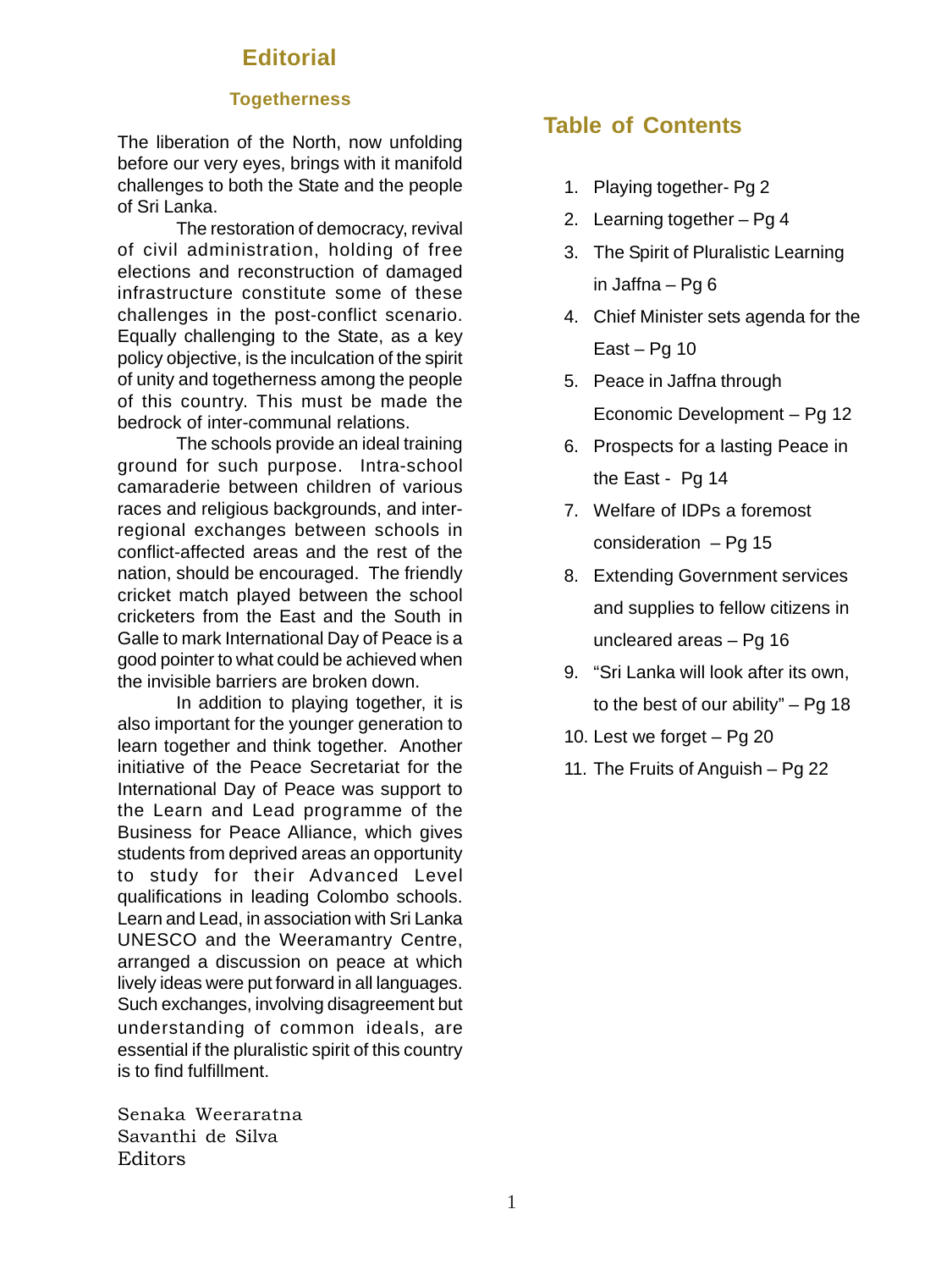# **Playing Together**



Galle played host to a team of young cricketers from the East recently. The Peace Secretariat organised a friendly match between the visitors and their Southern counterparts to mark the International Day of Peace on September 21st. It was a symbolic event, that proved its worth both in itself and as a model for peace-building activities with youth in the future. Sport really does bring people together.

The Easterners had plenty to say about their first trip down South. 'We haven't felt any difference – it's just like our village. We hope this same feeling of camaraderie is to be found throughout the island,' they declared.

It was a very encouraging message. The Peace Secretariat has adopted the idea of establishing bonds of friendship between the regions under its concept of 'Sport for Peace'. The trip was the first by an Eastern youth team to the South, but it came in the wake of another event involving Colombo schools and a Northern youth team.

Galle took on a festive atmosphere to welcome its visitors from the East. Streets were adorned with buntings and banners of greeting were displayed too, to send a powerful message about the desire for harmony between the communities.

The Eastern team arrived on Friday 19th to an enthusiastic welcome by officials of the Southern Provincial Council. After net practice on the 20th morning, the Easterners joined in a Hindu religious pooja at the Sri Kathiravalayuda Kovil in Kaluwella, Galle. Mr. Shan Wijayalal de Silva, the Chief Minister of the Southern Province, and a large number of Tamil devotees participated as well. Addressing the ceremony, the President of the Galle Jewellery Merchants Association highlighted the unity prevailing amongst the various communities in the area. The majority community has made sure that this Hindu kovil could hold its Deepa Aradanai or the light pooja daily without interruption even during the July 1983 riots, he said. The Chief Priest then honoured the Southern Province Chief Minister with a golden shawl. The Easterners were impressed to find three Hindu kovils in Galle. 'We are very happy! Seeing really is believing – we never thought that we would find a kovil in this Southern city,' they said.

Ven. Kandamuldeniye Chandima Nayaka Thero, the Chief Incumbent of the Galle Buddhist Vihara, invited the visitors to the International Buddhist Centre at Kaluwella, Galle, for the chanting of 'seth pirith' and the tying of the holy string ('pirith noola'). The Tamil youths paid their respects to the monk in the traditional manner and the Buddhists gathered were delighted with their humility. Mr. Shan Wijayalal de Silva the Southern Province Chief Minister described it as an historic occasion. Hundreds of students attending religious classes at the Buddhist Centre surrounded the Tamil youths, shaking hands to demonstrate their friendship.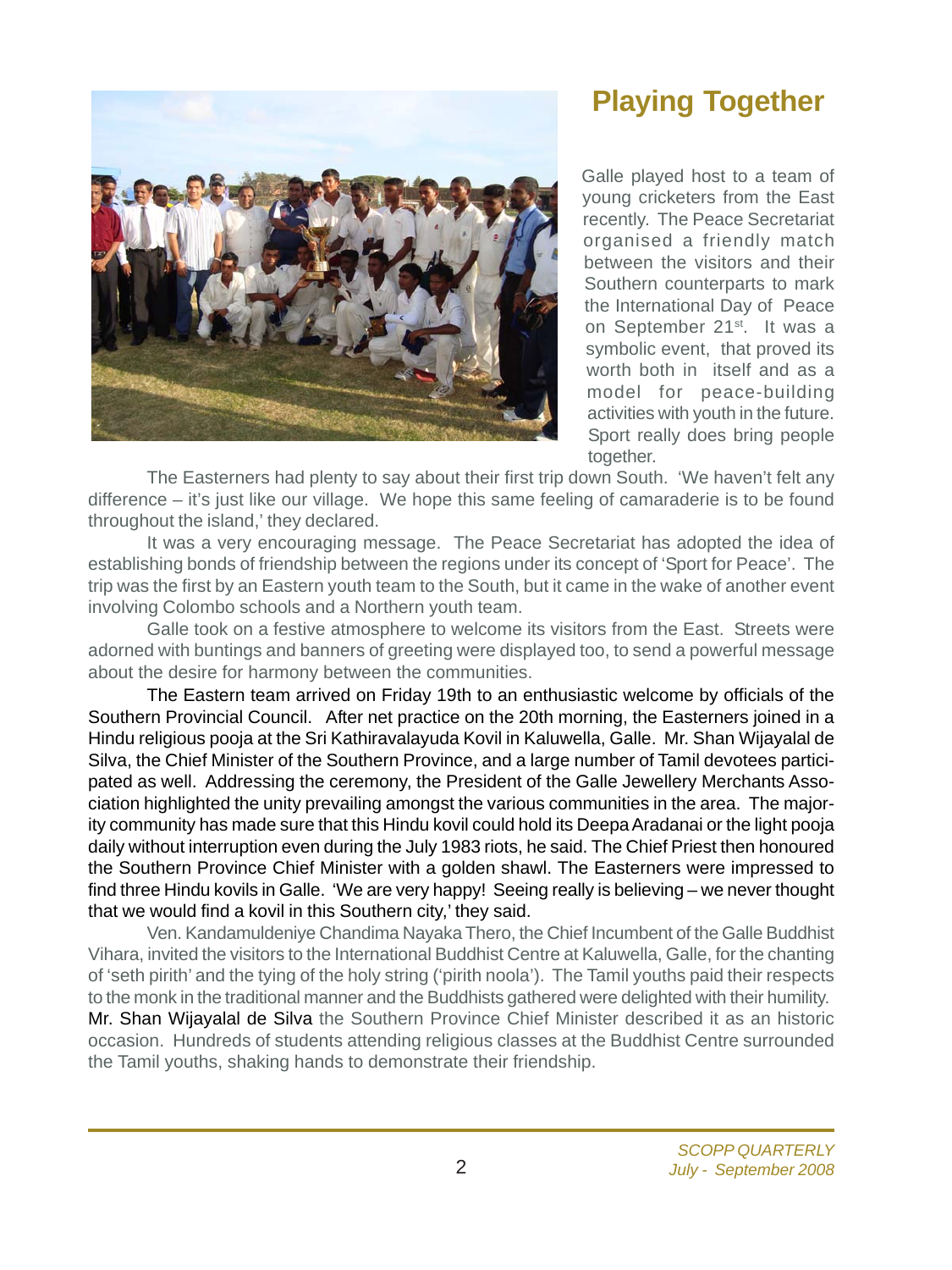# **Playing......**

On Saturday 20<sup>th</sup> evening, there was a press conference attended by members of both teams. Mr J M Nizam, Deputy Director (Social Affairs), Peace Secretariat said the visit showed the world that the majority community did not suppress minorities and deny their rights as was claimed by some groups abroad. It served as an eye opener to the true situation in the country.



Mr de Silva, the Chief

Minister, honoured the teams with a dinner, also attended by local religious and community leaders, followed by a cultural pageant featuring Southern song and dance artistes.

The game itself was held on the morning of Sunday 21<sup>st</sup> at the Galle International Cricket Stadium. Before the action got underway, the Southern Province Chief Minister, Mr T Navaratnarajah, Acting Chief Minister of the Eastern Province, and the teams were brought through the streets of the town in a procession led by five of the top school bands. The Sri Lankan flag was run up and the players of both sides were introduced to the VIPs.

Winning the toss, the Eastern team called upon the Southerners to bat first. The Southern team, which included a number of star performers, scored 156 runs in their allotted overs. In reply, the visitors were able to score only 92 runs since they had difficulty in getting used to the



turf pitch.

On Sunday evening, Mr. Namal Rajapaksa, head of the Tharunyata Hetak (Tomorrow for Youth) Organisation and son of the President, presided over the awards ceremony. The trophies were donated by Tharunyata Hetak. The Southern Provincial Council also presented mementos to all of the team members. Mohanan, Captain of the Eastern team, said they did not consider it a defeat, it was an encouragement to do better.

Mr.Namal Rajapaksa led a

meeting with both teams later on Sunday 21st. Immediate solutions were found to issues faced by the Eastern cricketers. Tharunyata Hetak promised to develop the grounds at the Hindu College in Trincomalee in the next couple of months. The Southern cricketers had ample opportunity to present issues of concern to them as well.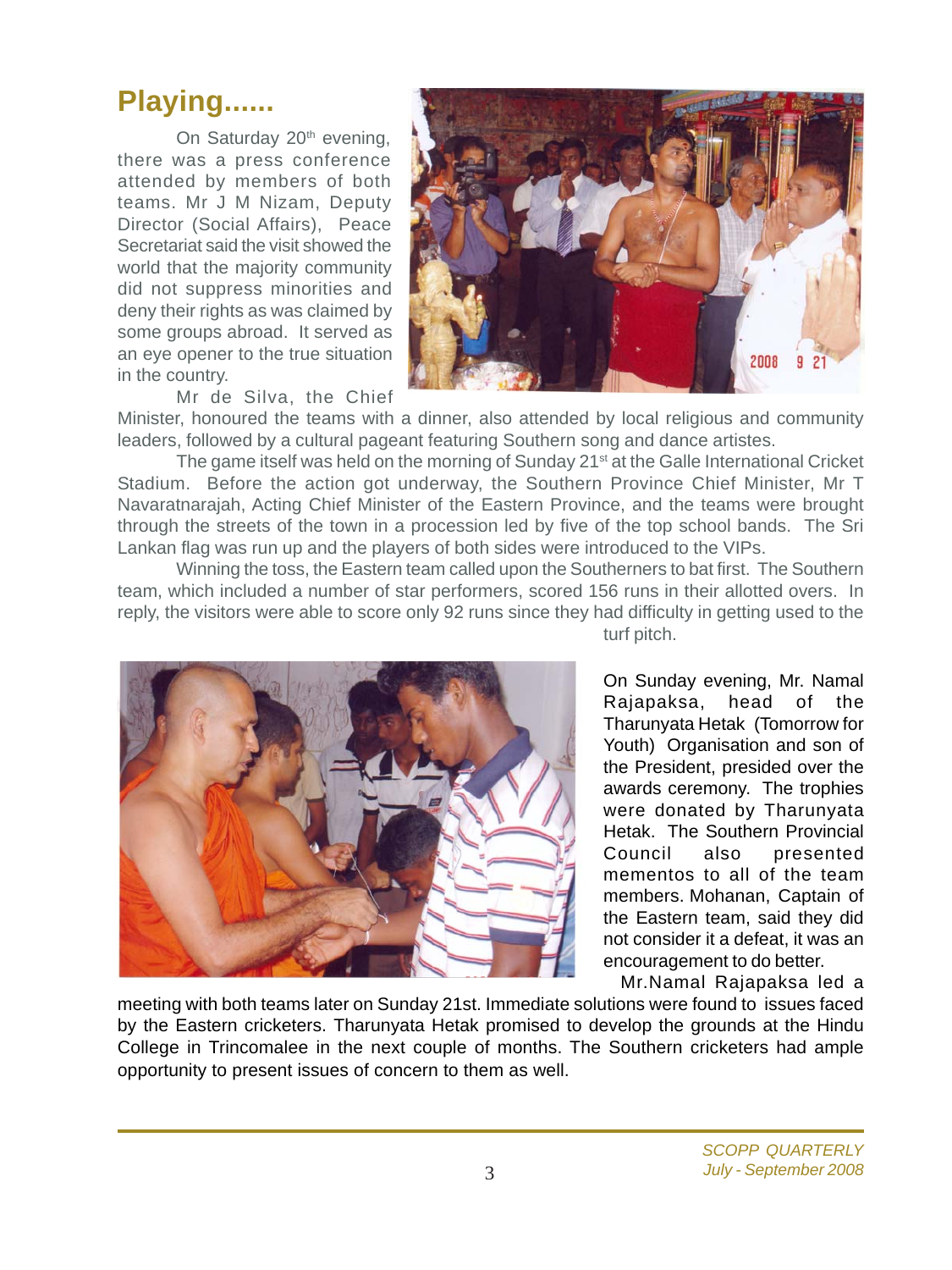# **Learning Together**



On 22<sup>nd</sup> September 2008 a Young Leaders International Peace Day Programme was held at the Secretariat for Coordinating the Peace Process, in collaboration with the Sri Lanka National Commission for UNESCO and the Business for Peace Alliance (BPA). This brought together a variety of enterprising school children to exchange ideas on peace. The core group for this exercise were the 'Learn and Lead' scholars of the BPA programme to provide opportunities for youngsters from deprived areas to obtain high quality education in Colombo schools.

Currently 'Learn and Lead' scholars from Trincomalee, Anuradhapura and Badulla study at Ladies College, Holy Family Convent, Bambalapitiya, Methodist College, S Thomas' College, Mt Lavinia and St Benedict's. Students from Bishop's College and St. Bridget's Convent also participated in the programme.

Mr. Jayantha Dhanapala, former UN Under Secretary General for Disarmament Affairs, delivered the keynote address on the role of youth in promoting peace and building leadership. Prof Rajiva Wijesinha, Secretary General SCOPP, Mr C S Poolokasingham, Deputy Secretary General SCOPP and Ms Manique Mendis, Secretary General, BPA highlighted the importance of pluralism in promoting peace, in discussing issues related to the current peace process in Sri Lanka. Prof Wijesinha stressed that working together and playing together were vital to ensure the development of attitudes that would ensure sustainable peace.

Mr. Prithi Perera, Secretary General Sri Lanka National Commission for UNESCO, addressed the gathering on the importance of the culture of peace and stressed the importance of preventing conflict. He said that disorder and confusion in society shaped the innocent minds of children, so there was a need to rear peace in the hearts of children and to develop peacerelated disciplines such as value education, moral education, global education, etc.

Mr. Dhanapala in his keynote address reiterated the importance of the role of youth in providing leadership. "Human Rights are essential to peace, many people in the world see their Human Rights violated. We therefore have to depend on your generation to usher in peace for all ethnic and religions groups."

The subsequent panel discussion saw many students pose questions on different perspectives of peace, with clarifications sought on positions taken by the Government relating to the peace process and possible future scenarios.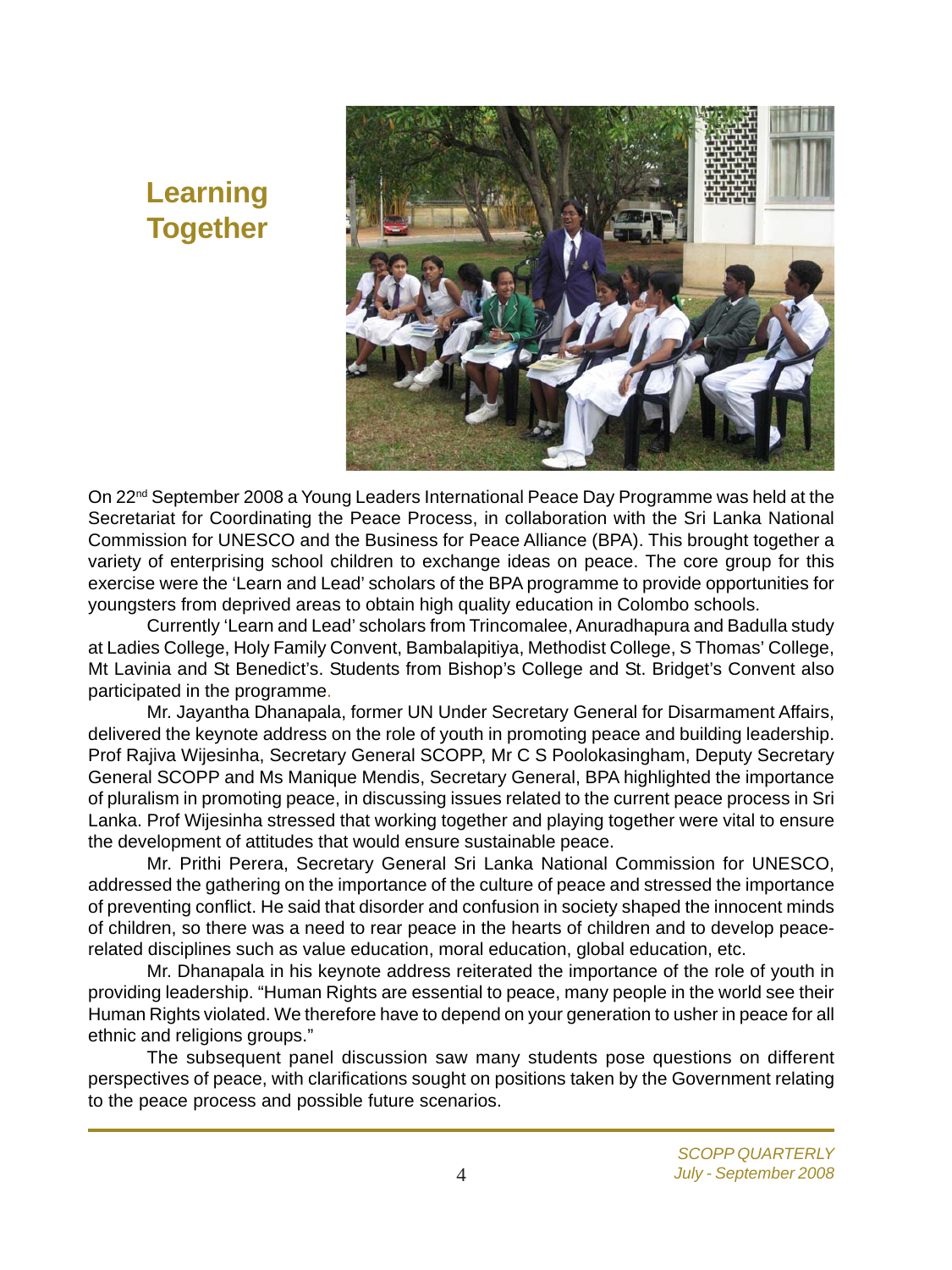# **Learning.....**



More information about Learn and Lead could be obtained from:-

www.bpalearnandlead.blogspot.com www.bpa-srilanka.com http://lead.gdcci.com/learn

 Following the presentation of books and certificates to the participants, an interactive group exercise on perceptions and recommendations related to the peace process was conducted by Pushpi Weerakoon, 'Learn & Lead' Project Manager, along with facilitators from the Weeramantry International Centre for Peace Education and Research. There was active participation by all students, including the eight 'Learn and Lead' scholars who came from faraway areas such as Anuradhapura, Badulla, Muttur, Trincomalee, Welimada, Hatton and Kebithigollawa. Ms Mendis noted at the end that their ability to work together in teams, despite such different backgrounds, sent a strong message with regard to developing relationships to ensure peace.

As Project Manager Pushpi Weerakoon said, "The Learn and Lead project, designed for Conflict Transformation and Reconciliation through a positive and productive contribution to bright, underprivileged adolescents, acknowledges structural inequalities caused by the conflict in all parts of the country that restrict opportunities for quality education, Since decision making historically has been the preserve of leaders produced from Colombo based schools, this has contributed to huge cleavages and regional disparities. Learn to Lead looks into strengthening a next generation leadership that is diverse and drawn from all regions, rather than being Colombocentred and favouring a centralized structure of leadership."

Having seen how the first set of scholars have benefited from not only educational opportunities but also well structured extra-curricular development, Pushpi invites institutions, organisations and individuals to join hands with them to help more bright students from the regions to fulfil their aspirations while becoming leading citizens in efforts to promote development and co-operation throughout the country.

Fathima Nuzha, Learn and Lead scholar at Methodist College, said, "We had an opportunity to meet students from other schools. I think that it is possible to build peace and take the message of peace through such programmes."

Prof Wijesinha was appreciativie of the active involvement and also the confidence of the provincial students in terms of participation. "It was a good opportunity for them to meet people like Jayantha Dhanapala and Prithi Perera who have done so much internationally," he said, stressing that peace will come only when people interact with each other and work together with confidence and mutual understanding.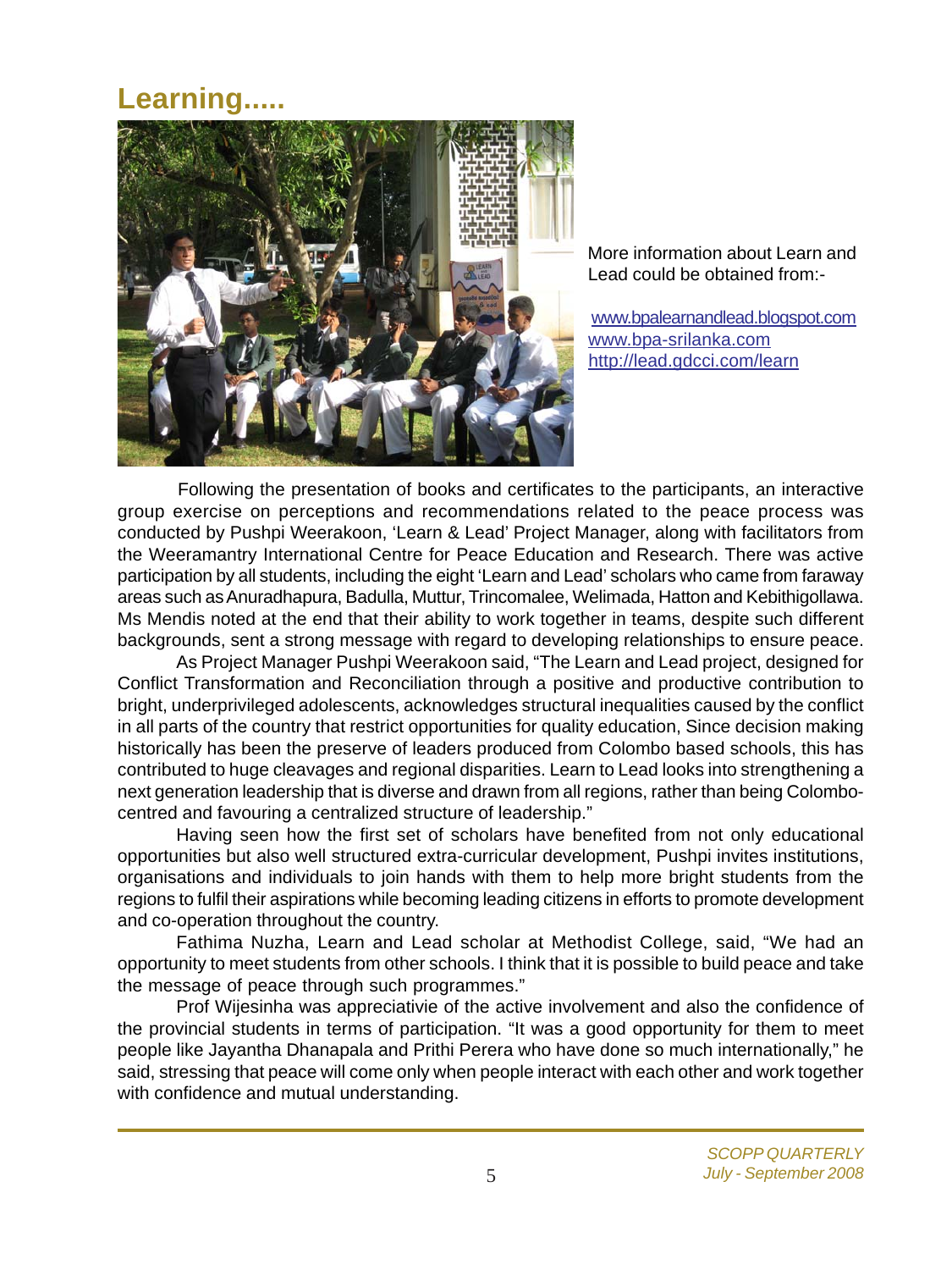# **The Spirit of Pluralistic Learning in Jaffna**

**C.S. Poolokasingham Deputy Secretary General, Secretariat for Coordinating the Peace Process**



Jaffna Hindu College was established in 1890 when the Hindu revival movement was led by Shri Arumuga Navalar. Hindu Colleges all over the North and East as well as in the Hill Country were coordinated by Hindu Boards of Management with the financial assistance of well wishers from the community such as Sir Ponnambalam Ramanathan.

Jaffna Hindu College had hostel facilities for students from various parts of Sri Lanka. Even though it was a Hindu managed school, it had Muslim students too. It was probably the only school in Sri Lanka with a school anthem emphasizing the importance of learning all the national languages, namely Tamil, Sinhala and English.

Wherever we are whatever the suffering We will not forget the goodness Of thee our alma mater May God favour thee to live forever and ever English sweet Tamil and Aryan Sinhala It is the centre to learn them This is the great cradle of learning Guarded with affection by those of learning This is the centre of light This is the centre of elevation And the centre of life.



*The College Crest*

## **(Translated extract from the College Anthem)**

Some of those who established this school were from Christian families but they nevertheless assisted in promoting Hindu culture and traditions through Hindu schools.

We had a Sinhalese teacher named Amarasinghe from Matara who taught us the Sinhala language in Grade 6. A part time teacher is generally not included in the staff list, but he was accepted as a staff member and his name was placed on par in the pay sheet. This indicates how a Sinhala language teacher was accommodated in the interests of the progress of the school as staff members were given due hearing in respect to all the developmental activities of the school.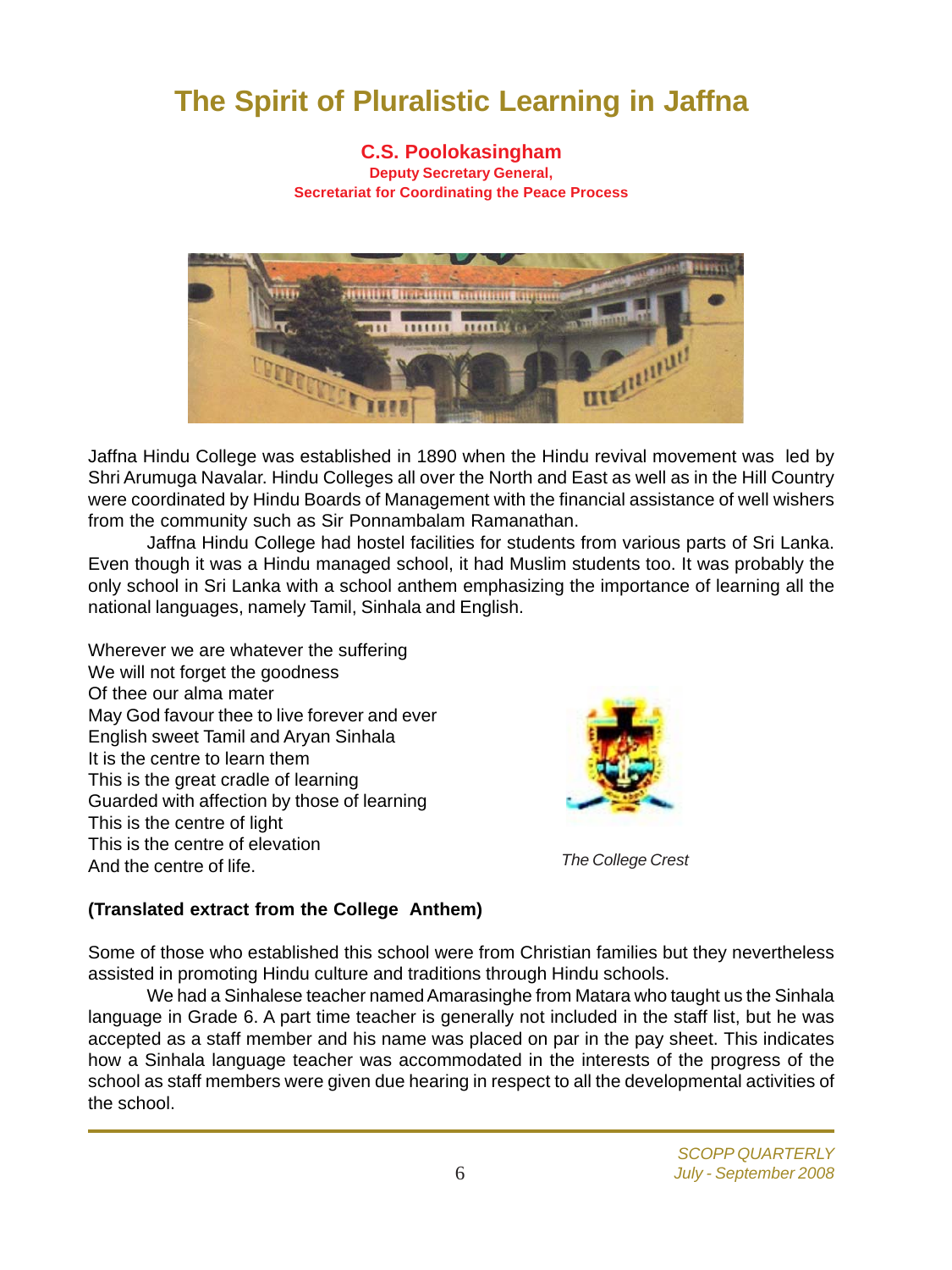# **The Spirit........**

The teaching of the Sinhala language was associated with the idea of improving the four language skills, reading, writing, speaking and listening. Mr. Amarasinghe discharged his duties with utmost dedication and commitment. Sadly, in 1956, when the Language Bill was introduced, there was a commotion that made the few Sinhalese living in Jaffna leave. When Mr. Amarasinghe also left, it caused us much concern but we never thought that he will not come back. We thought he was leaving us due to the disturbances and that he will come back once the situation subsided. But he never returned and we lost a golden opportunity of learning Sinhalese while in school.

The school anthem that places an emphasis on the importance of learning the Sinhala language constitutes part of the fundamental pluralistic view of the Jaffna people and it also reflects the wisdom and far sightedness of the founding scholars. This outlook helped the students who studied in the pre-conflict era to think and live as people of one country.

Jaffna Hindu College had regular contact with the South by arranging for students to visit all historical and tourist sites in the island twice a year and the students were well looked after and accommodated by other schools in Anuradhapura, Hatton, Matale, Galle and Kandy. The school had an annual cricket match with Maliyadeva Vidyalaya, Kurunegala and taking turns each school had the opportunity of visiting the other in alternate years and this arrangement continued until the early 1980s.

Our pluralistic outlook was also reflected in the activities of the Cadet Corps and the Scout Movement. Only three schools from the North, ie St. Patrick's, St. John's and Jaffna Hindu

College were represented by Cadet platoons in the annual inter school cadet competition held at the Diyatalawa Military camp. The participation in this event provided an opportunity for our cadets to meet and interact with cadets from other schools in the South as well as with Officers of the military establishment.

Prominent Muslim families were happy to send their children to Jaffna Hindu College as it was well reputed for its high educational standards as well as non discrimination on matters relating to religion and culture. For several years the Junior and later the Senior Cadet Corp was commanded by a senior student Mr. Ashroff who hailed from Nuwara Eliya. Originally the command and the instructions for the military drill of the Cadets were in English but later the medium of command was switched to Sinhala. No one looked at these developments adversely. The school Cadets had their regular training every day in the playground and in the roads and lanes adjoining the College.



*Mr C S Poolokasingham (front centre) with fellow prize winners*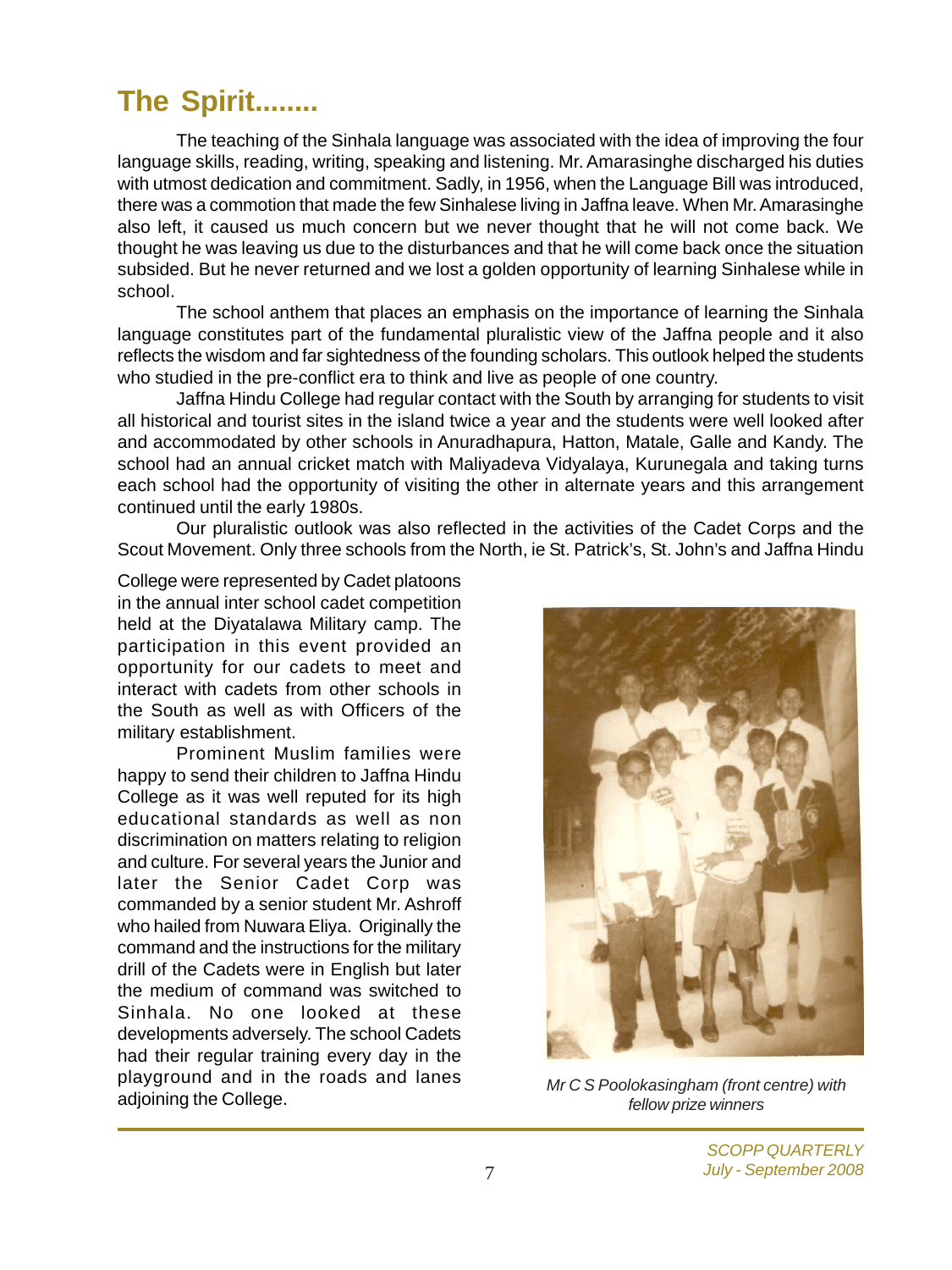# **The Spirit ..........**

Moulding students with the broader aspect of a pluralistic outlook made us support and subscribe to the divergent political ideologies prevalent at that time. For example, when I was Secretary of the History and Civic Association of our College the first person to visit Moscow from the Communist Party of Sri Lanka was the late Mr. V. Ponnambalam. I invited him to address our Society despite the opposition of our patron and a relation of mine who became in later years our Principal. He objected to a Communist Party member addressing the students as he was partial to the political views of the Tamil Congress Party. But even though he objected, he nevertheless allowed Mr. V. Ponnambalam, the Communist party member to share with us his impressions of his visit to Russia, rather than on the doctrinaire aspects of Communism.

I should also note that, though the younger generation took up arms later, in the middle of the temporary peace in 2002 when I was invited to be the Chief Guest at the annual School Prize Giving, the School Principal in his introductory speech when referring to my wife, made some insightful remarks which I would like to set out below, as they provide an idea even at this late hour of the stance of the school and its management in respect to adopting a pluralistic approach towards nation building.

The Principal said, "You have the honour of informing the characteristics of the lives of Tamils in beautiful Tamil language…. You have achieved humility and depth with proficiency in Sinhalese, Tamil and English which are the languages of our country. I am delighted that you have come to the alma mater which moulded your husband giving dignity and stature to him. Born in the Neduntivu island (Delft Island) which produced several eminent persons, you have traveled up to the United States engaging in service to Tamils and the religion. You have rendered much service both here and abroad through the Seva Vanitha making use of the knowledge and experience gained in the Government Service for more than 15 years".

Still I remember the packed hall of over 2000 students, teachers and many parents of the students as well as old boys including at the time the political campaigner of the LTTE, Mr. Yogi, and some of his colleagues. I was thinking of talking to them after the Prize Giving and the lunch but they were not available. I would like to point out that one of the salient points I made in my speech was that my success in life was due largely to the solid foundation I had in Jaffna Hindu College. My success cannot be attributed purely to studies and my abilities but also in learning the other two languages, all the more the Sinhala language, the language that every Jaffna man needs to know for his progress, understanding and peaceful co-existence beyond Elephant Pass. My emphasis on the importance of studying Sinhala was even at this juncture not sidelined by the gathering assembled on that occasion.

The wisdom and insights enshrined in the school anthem constituted the inspiration and wellspring of future progress for several youth who were educated in this School. In later life they became eminent educationists, Economists, Scientists, Doctors, Engineers, Diplomats and leading politicians.

Finally I would like to pinpoint an incident relating to the name board of 'Kalajothi Community Centre' which was established in 1949. It is situated a short distance from Jaffna Hindu College. The name board had the institutional name written only in Tamil since 1949. When I was an Assistant Treasurer of this Centre in 1963, when we wanted to change the name to 'Kalajothi Youth Organisation' and effect an extension to the building, this name was inscribed in cement in all three languages and the name board placed on the top of the building.

The inscription of the name in Sinhala was opposed by a powerful local resident who was supportive of the then Federal Party. He declined to give his regular assistance to us at the time when we were organizing 'Dan Sal' for the devotees of the 'Nallur Festival' who pass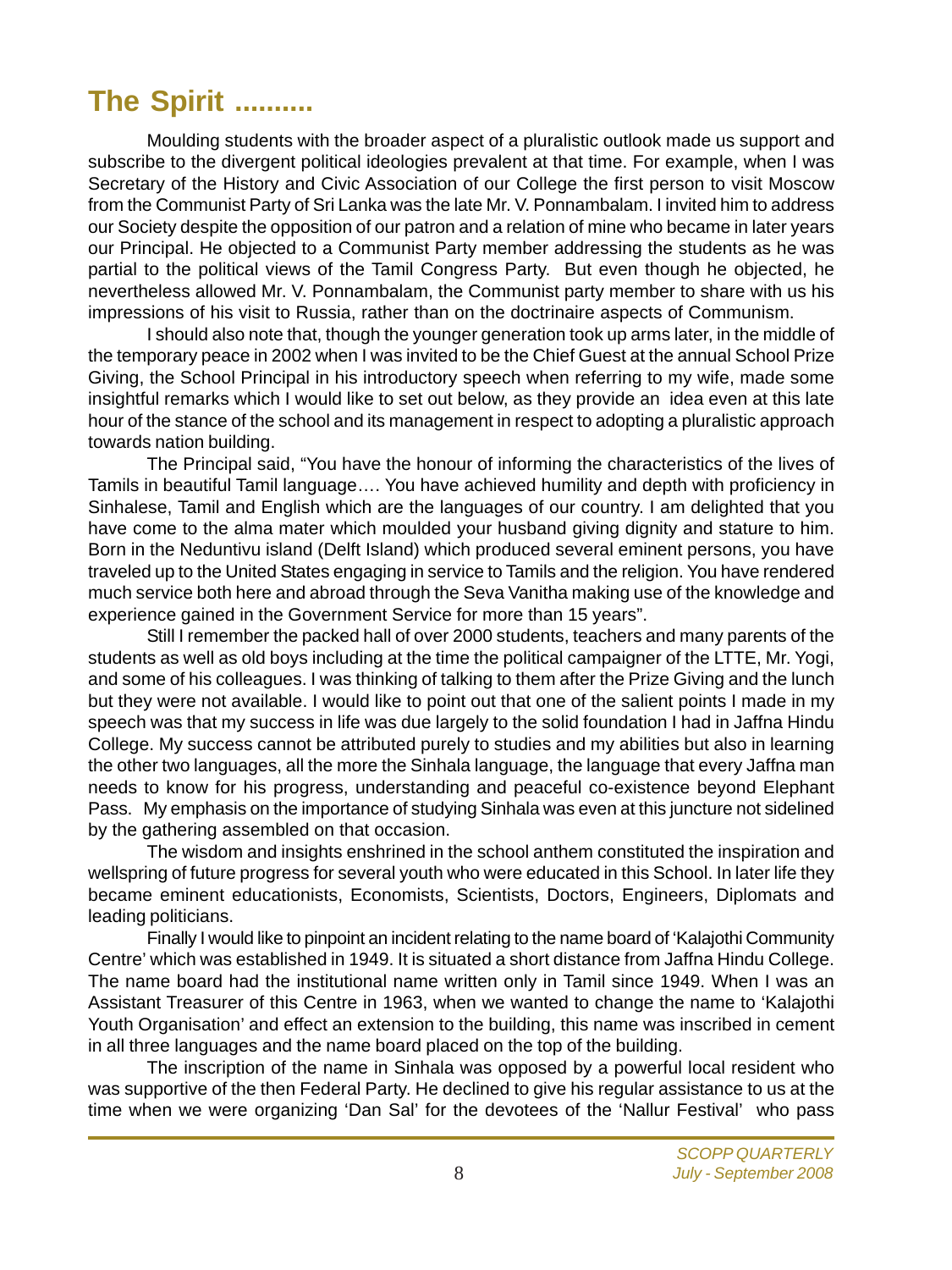# **The Spirit ..........**

through this centre after coming from all over Jaffna. He went to the extent of requesting the late Mr. Amiththalingam not to participate in the festivities on the  $25<sup>th</sup>$  day at the end of the 'Nallur Festival' where we conduct a Religious competition. When we heard the news that Mr. Amiththalingam might decline our invitation to be the Chief Guest at the function, four of us proceeded on push bicycles all the way to his home nine miles away from Jaffna town. When we met him we were very much surprised by the reply given by the late Mr. Amitrhtalingam.

Mr. Amiththalingam said, "You are doing the right thing. My supporter is wrong. You have every right to put the name of the organisation in all three languages and I will come as the chief guest," and he attended the function, made a speech and gave away the prizes. Though at times the late Mr. Amiththalingam may have propagated a Federal solution or advocated autonomy for the North and East in eloquent Tamil touching the feelings of the Tamil masses, he was against all forms of racial discrimination.

It is interesting that, when Jaffna was retaken by the Government Security forces, the Army had appreciated seeing this board in all three languages. Also interesting is that, even during the period Jaffna was under LTTE control, the LTTE had not taken steps to erase the Sinhala wording and it would seem this organization has a positive policy when it comes to languages.



*Mr C S Poolokasingham (fifth from left) together with fellow prize winners after the school Prize Giving ceremony.*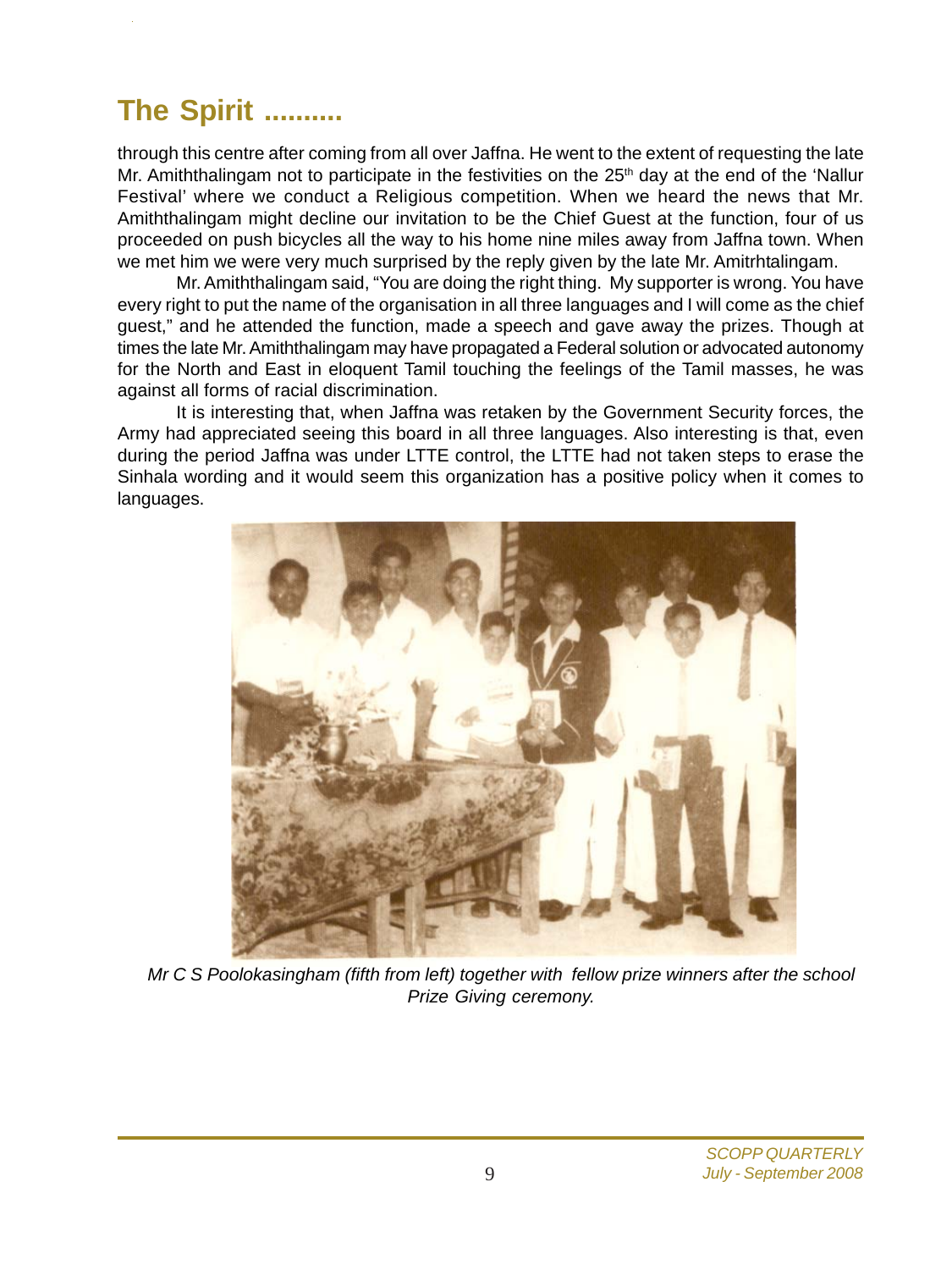# **Chief Minister sets agenda for the East**

With the liberation of the East, the administration of the province was entrusted to representatives of the people chosen through local government and provincial council elections. The people had lost touch with participatory democracy since the area had been in the grip of the LTTE for nearly 20 years and the administrative functions had been discharged by the Governor and the office of the Government Agent. Unaware of the lengthy administrative processes of the Central and Provincial Governments, the people expect their newly-elected representatives to come up with immediate solutions to the myriad problems they face.

The Peace Secretariat facilitates this work by helping the new institutions to link up with development partners, NGOs and the private sector. In an effort to work out a strategy to meet rising expectations and identify areas needing urgent action, a discussion was organised recently under the chairmanship of Mr. Sivanesathurai Chandrakanthan, Chief Minister of the Eastern Province. Provincial Council Ministers and Councillors, representatives of the Board of Investment, the Consortium of Humanitarian Agencies and an American NGO the Humpty Dumpty Institute also participated.

### **Get former cadres to work**

The Chief Minister spelt out the range of problems faced by the people as well as himself. He noted that people expected a lot from them as their representatives, and it was their duty to help the people. Recalling the past, the Chief Minister said that they were engaged in an armed struggle for nearly thirty years. They joined the democratic mainstream having realised that using violence to achieve political ends was a futile exercise. Their cadres laid down arms in the belief that there would be no need for them again.

The Chief Minister said that around 5,000 cadres are now idling at home without an income. 'It is three months since we assumed office. We do not have plans at present except ad hoc measures to solve problems. There is no doubt that short-term, mid-term and long-term plans will bring about development in the East. We will extend our fullest cooperation to such efforts. But the priority now is the immediate needs of the people of the East, and principally to help the cadres who remain unemployed,' he said.

### **End the culture of dependency**

After the tsunami, NGOs provided generous assistance to the affected people. The sadly negative effect was that they got used to receiving things free. With a view to preventing the entrenchment of such lifestyles and particularly among the young, the Peace Secretariat urged that the people should be weaned away from a life of economic dependence and made to face life's challenges. They should be shown the way to sustain themselves on their own, making use of the credit facilities offered by banks that are willing to help them.

The Chief Minister said, 'We are thankful to NGOs which serve the people in many ways. However, their assistance should be in the form of permanent livelihood initiatives. It is no use to provide a sewing machine to someone who does not know how to sew. Furthermore, such humanitarian gestures would have no impact if there are no fabrics and market openings to sustain such activities.'

#### **Various initiatives are now underway**

Mr. Alam Hisbullah, Provincial Council Minister, explained the activities being implemented under the Village Awakening Programme. He said that each month a village will be revived. The first such initiative was launched at Vakarai in August.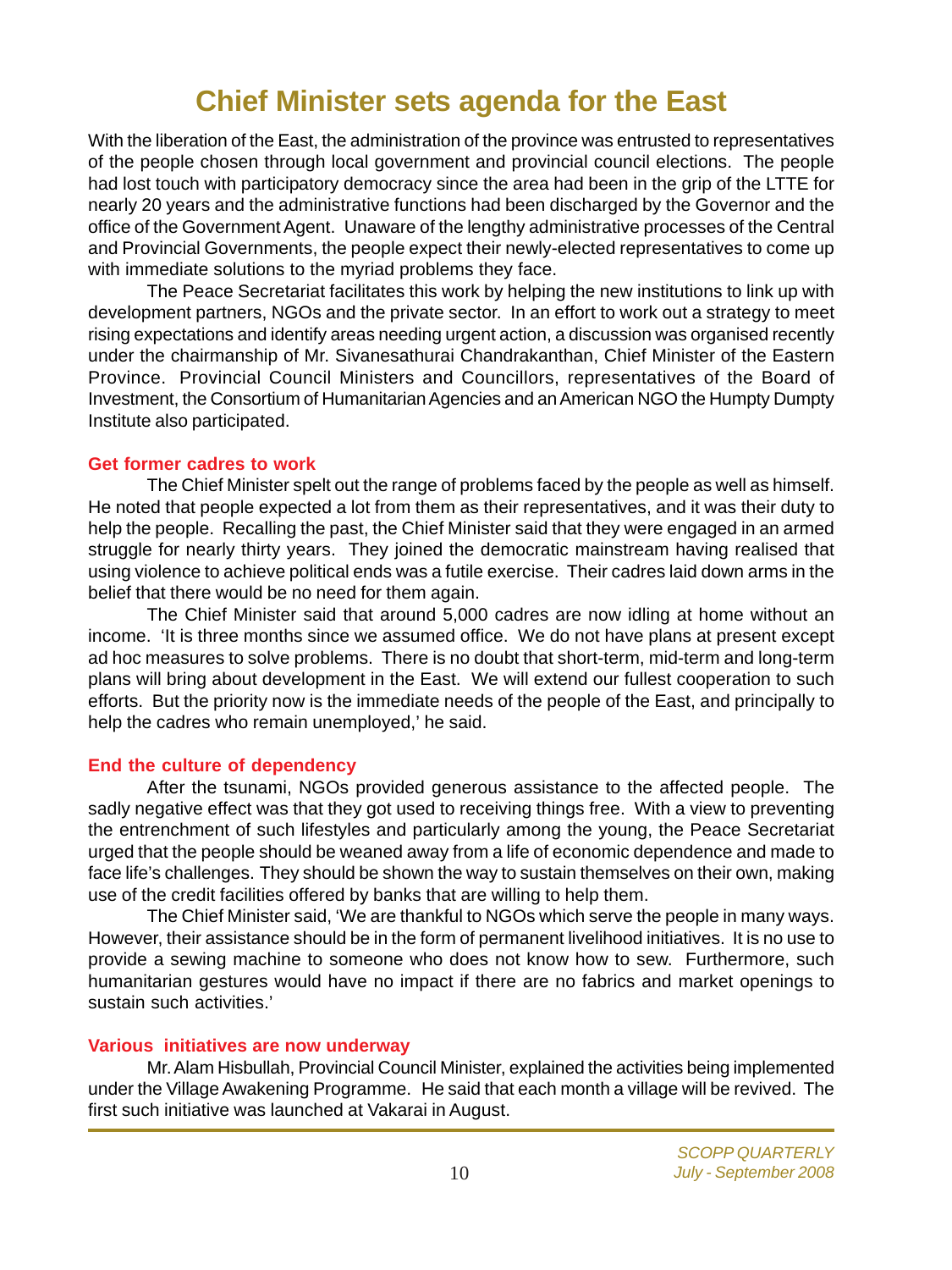The Consortium of Humanitarian Agencies has been involved in relief activities throughout the East. Mr Hashim, Deputy Chief Executive Officer, explained that they are currently focusing on education and training, and plans have already been drawn up to obtain assistance from Southeast Asia. The Korean and Singaporean Ambassadors have shown an interest in arranging jobs in their home countries for migrant workers from the East. One CHA member is an American NGO called the Humpty Dumpty Institute. It has been involved in mine clearance work in the Jaffna peninsular and is offering its services to the East. Once areas are safe for people to return, the Humpty Dumpty Institute runs programmes to help them to develop new livelihoods. Ms Jean Samuel, Country Director, said that dairy farming had been successful in the North and could be tried in the East too.

The Board of Investment has various major projects lined up for the East. Smaller businesses are also in the process of finalising their plans. Mr P Naguleswaran, Manager BOI Trincomalee, explained that they could provide basic infrastructure to complement activities by NGOs. For example, houses and associated facilities are under construction in Echchilampattu and Kallady in Trincomalee under the Integrated Village Investment Plan.

#### **Conduct a needs assessment**

The Peace Secretariat stressed the need to conduct a survey to ascertain the difficulties faced by former cadres and women. For example, there are many widows in the Eastern Province and programmes such as training in food processing and traditional embroidery could be introduced to provide employment. The Peace Secretariat could collate information and proposals and share them with the relevant authorities.

The Provincial Council agreed to provide a list of the urgent needs of the people and the names of those requiring assistance. The organisations present agreed to take this into consideration. It was also mentioned that there were about 13,000 school dropouts due to the conflict in the Batticaloa district, and it was decided to undertake surveys in the other districts as well.

#### **Documentation is a priority**

Former cadres will need documentation to be considered for employment. The Provincial Council

stressed the need for Birth Certificates, National Identity Cards, Passports, etc. to be issued promptly. A number of immediate steps were agreed upon. The Peace Secretariat undertook to make arrangements for a mobile documentation service to be extended to the Eastern province. In addition, they would take the matter up with the Ministry of Constitutional Affairs.



*SCOPP QUARTERLY* 11 *July - September 2008*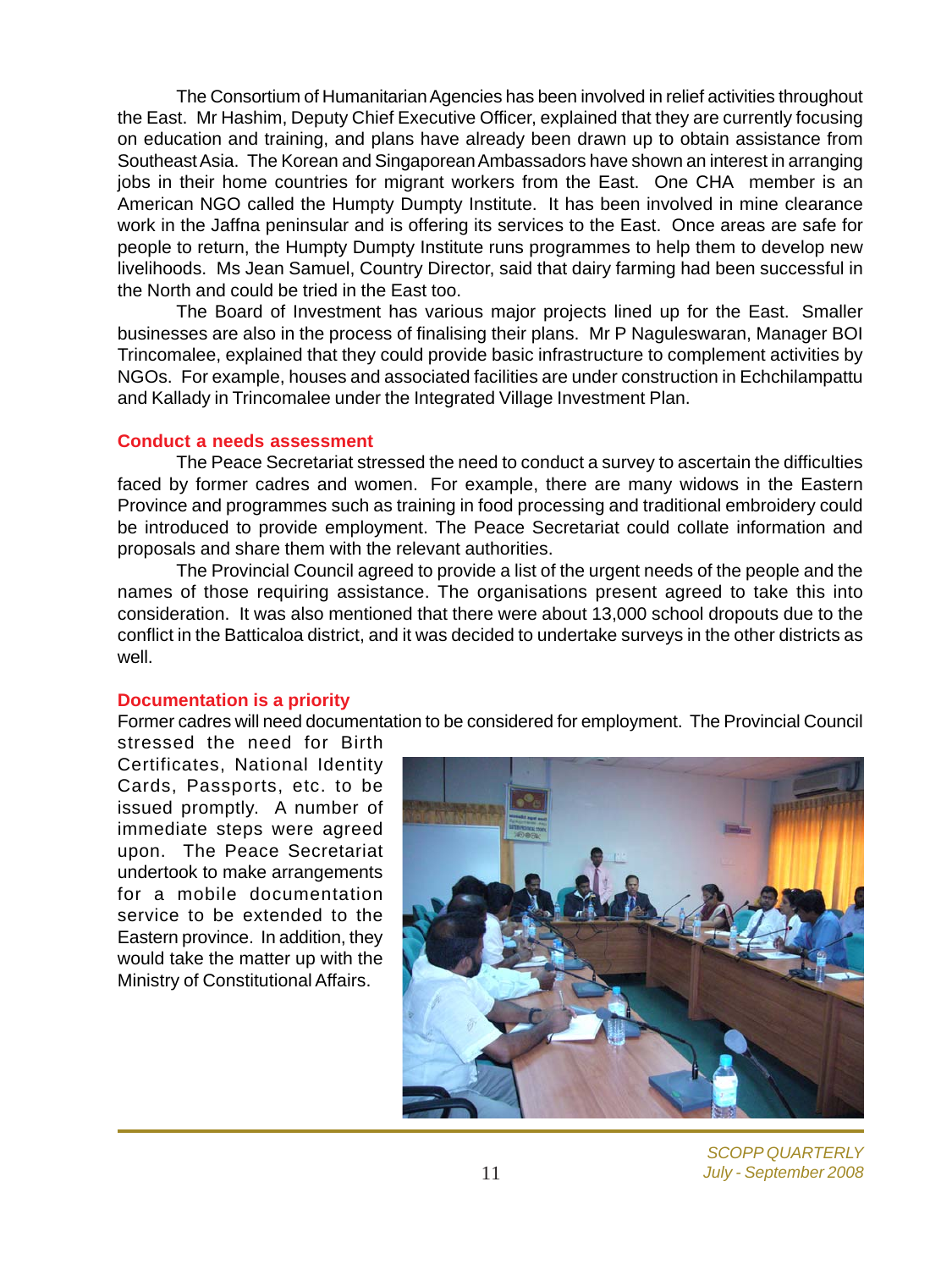# **Peace in Jaffna through Economic Development**

 Recent research reveals that the Northern Province contributes only 3% to the national GDP of the country. With the liberation of the Northern Province which is in progress now, this geographical area has the potential to quadruple in the near future. The logic for the economy quadrupling in the Northern Province is based on the experience we saw during the period between 2002 and 2004 where the GDP growth increased by 12.6%. In fact by the end of 2005 the economy grew up by 14%. This growth was fuelled by the agricultural and fishing sectors that expanded the economy of the Northern Province by 32%.

 One of the key areas of focus was the development of the Dairy Industry in the Northern Province, mainly Jaffna. It has been confirmed through different studies done that the Dairy Industry has the potential of eliminating poverty and enhancing the quality of life whilst developing social fabrication in a society.

## **Sample Project of Vavuniya**

 Oxfam GB which specializes in advising and providing technical support has developed a model project in the Vavuniya District. There were four areas that the project focused on;

- (1) Developing a collective social mobilization system that will improve herd quality and cattle management practices at an individual level.
- (2) Developing and strengthening the local diary cooperative system to integrate the rural communities into the diary farming industry.
- (3) Strengthening the supply mechanism by improving milk collection and selling system.
- (4) Promoting market oriented demand through processing milk and value added products through innovative marketing strategies.

## **Project Management and Approach**

 The multi dimension project that Oxfam championed together with local stakeholders helped develop the dairy industry through a *'Stakeholders advisory group'* which functioned as

the decision making and coordinating body at village level. This was an unique partnership approach as it gave ownership and responsibility to stakeholders of a typical village that helped develop the very essence of the social fabric in that community. It was also a way of providing sustainability to the project in the long term.

 This community partnership led to consultation with local people where home grown developmental models such as CO3 hybrid grass



was grown which provided high quality fodder for the local cattle feed.This provided the likelihood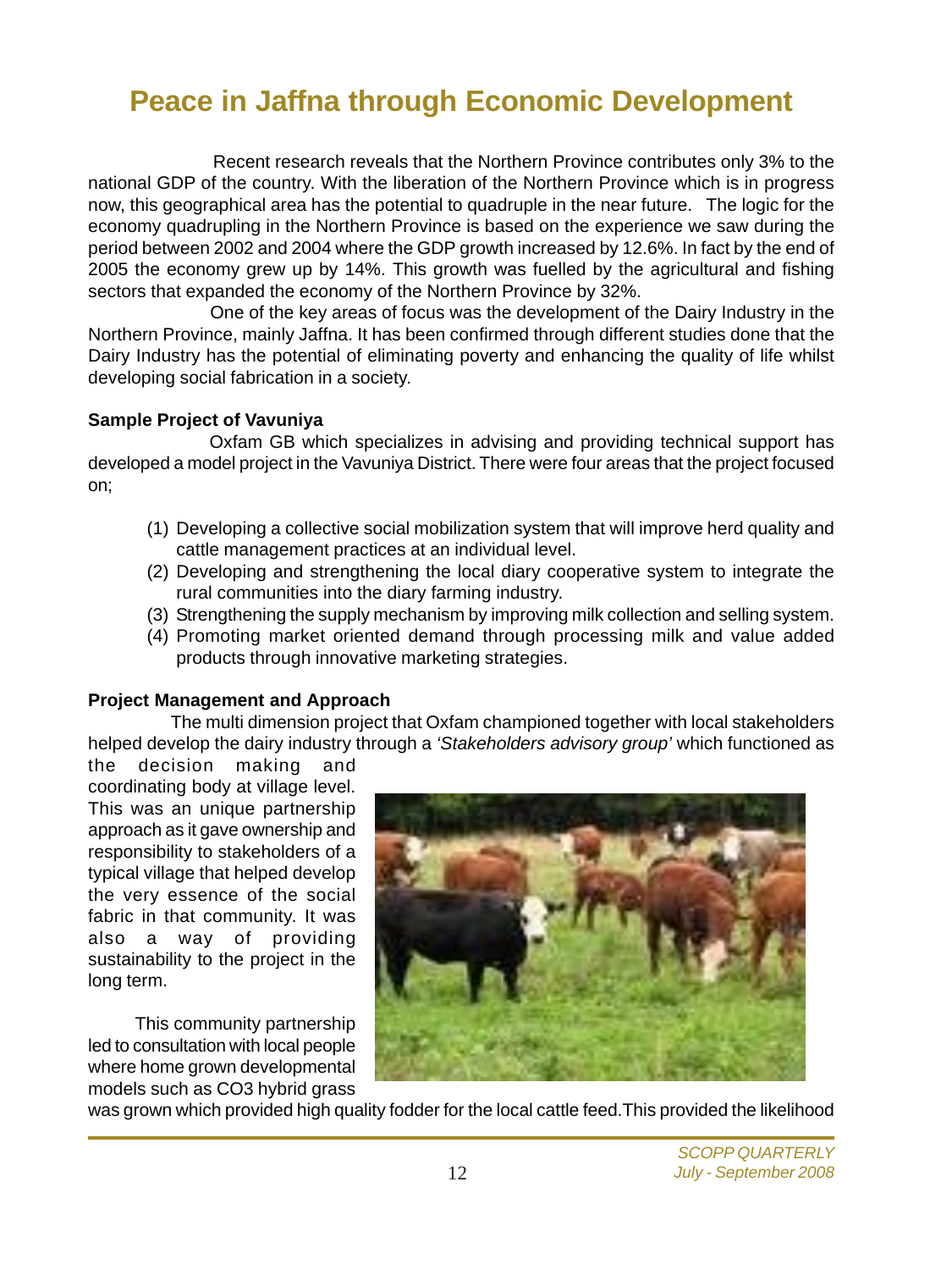# **Peace in Jaffna.........**

of development in the area and hence economic development by way of an approach of expanding the economy.

 This model will perfectly fit the Jaffna peninsular given that most communities have been torn during past years due to the war. Hence, in one way the Diary Farming development programme by way of the stake holder approach can be a key approach to not only drive the economy but also to foster networks between communities that live in particular geographic areas.

 Oxfam GB also supported the dairy farmer's capacity building and transferring of technical expertise from developed markets around the world through a train the trainer programme in conjunction with the department of Animal Production and the Health Ministry. Presently these farmers are serving as "village animators" for the phase II developmental programme in the Vavuniya district. The training includes quality control procedures and skill enhancement modules which once again can be modeled in Jaffna.



 The results speak of the success that was achieved which has increased to 25-30 bottles of milk per cow. The programme is now endorsed by the Ministry of Livestock Development and supported strongly by the breeder cooperative society. The latest addition to the scheme is the financial incentive programme that was introduced to spruce up capacity development in the district.

## **Way Forward**

 Unemployment rate is around 13% in Northern Province and projects like Dairy Industry development initiatives can help to reduce the unemployment rate and

also to involve the female community in economic expansion in the Northern Province.

 This in turn can help arrest falling social indicators, in particular with regard to the health of children. Whilst the advance of the forces to liberate the Northern Province too proceeds satisfactorily, we need also to move forward soon on livelihood development projects so that the people will benefit swiftly from the opportunities being revived for them by the removal of the tight controls and limitations on entrepreneurship imposed by the LTTE.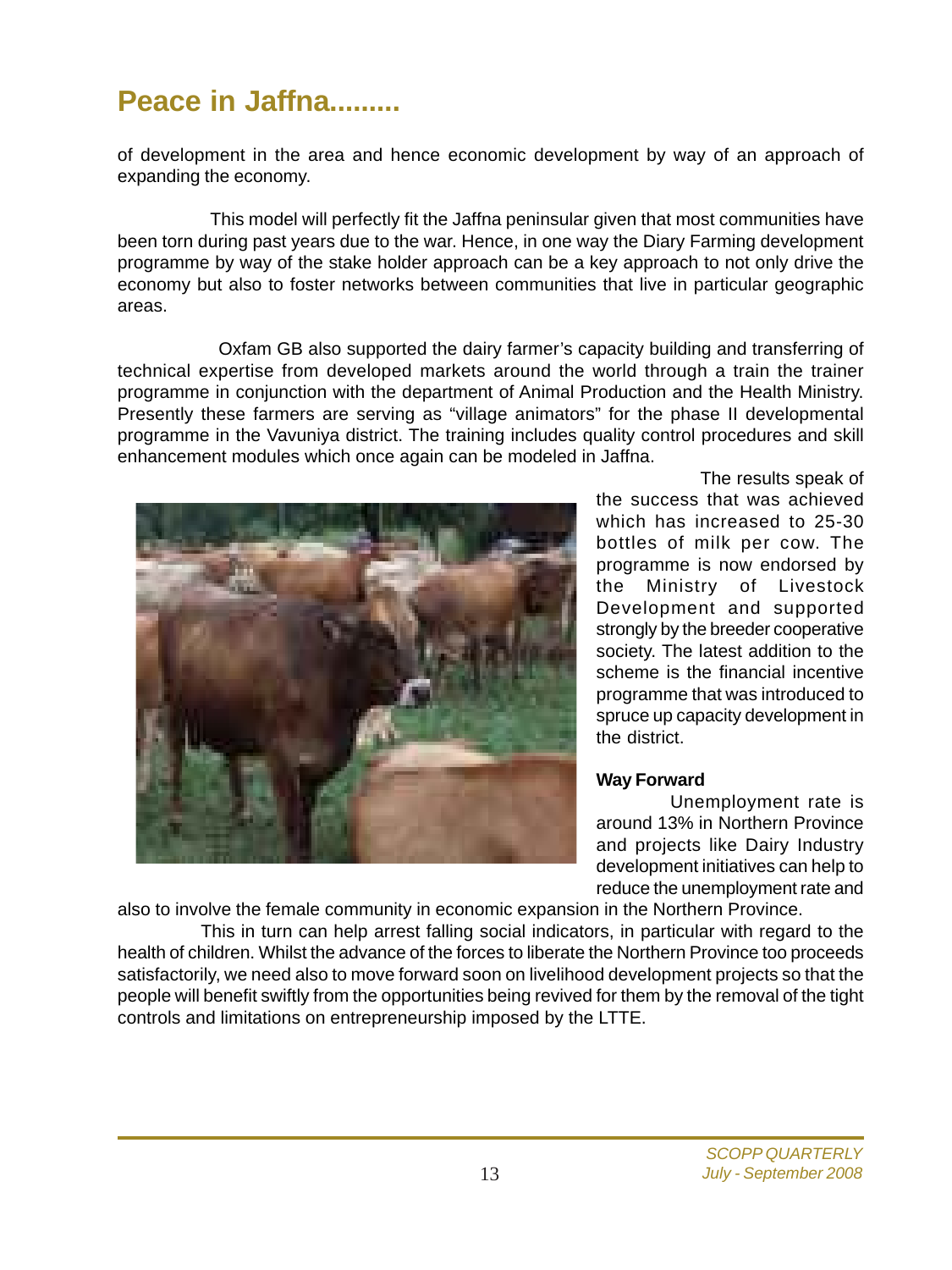# **Prospects for a lasting Peace in the East**

### **Reflections of a Muslim peace activist**

 Mr. Javed Yusuf is no stranger to public affairs in Sri Lanka. He is an ardent campaigner for the streamlining of political parties on a non – sectarian footing. He opposes communal political parties. He sees the inherent danger and potential for aggravated conflict. He prefers to direct his appeal to all sections of the Sri Lankan community. He is admired for both his forthright comments and moral courage; increasingly by those who are on the other side of the ethnic and religious divide.

 Mr. Yusuf has served as Sri Lanka's Ambassador to Saudi Arabia and as Senior Advisor to the late Foreign Minister Mr. Lakshman Kadirgamar. An Attorney at law, he was the founder Secretary General of the Peace Secretariat for Muslims, former Principal of Zahira College, Colombo and a member of Sri Lanka's first National Human Rights Commission.

 In an exclusive interview with SCOPP Quarterly, he aired his views on a range of topics as follows:

### **Rising Opportunities as East opens up**

 Mr. Yusuf said that the Provincial Council Elections have created new opportunities. The sensitive nature of inter – communal relations require developmental projects to be executed with care. The prevailing mistrust must be eliminated through prior consultation with various communities. The community leaders in particular need to be informed beforehand of the projects. Such steps would eliminate unnecessary suspicion. The East, well governed, may well become a shining example to the rest of the country.

### **Rule of Law**

 He further emphasized the rule of law. The law enforcement machinery needs



to be strengthened. Any person, be they Sinhala, Tamil or Muslim, needs to be able to visit the law enforcement agencies without fear to have their complaints recorded and investigated. When taking steps to ensure security, minimal inconvenience should be caused to the public and their livelihoods should not be adversely affected. Adequate notice would prevent the conduct of the state security forces from being misconstrued.

 The administration must be depoliticized. There must be a balanced and proportional representation in employment of the three communities, observed Mr. Yusuf.

### **Land distribution**

 Issues of resettlement and distribution of land to the dispossessed due to the conflict must be made the subject of immediate attention. The owners of land should be given back their land and allowed to cultivate without any harassment. Mr. Yusuf proposed the appointment of a Representative Land Commission to deal with land issues in the East.

 A continuous dialogue between the administration and the public would facilitate the smooth transition of the Eastern Province into a vibrant and representative democracy, observed Mr. Yusuf.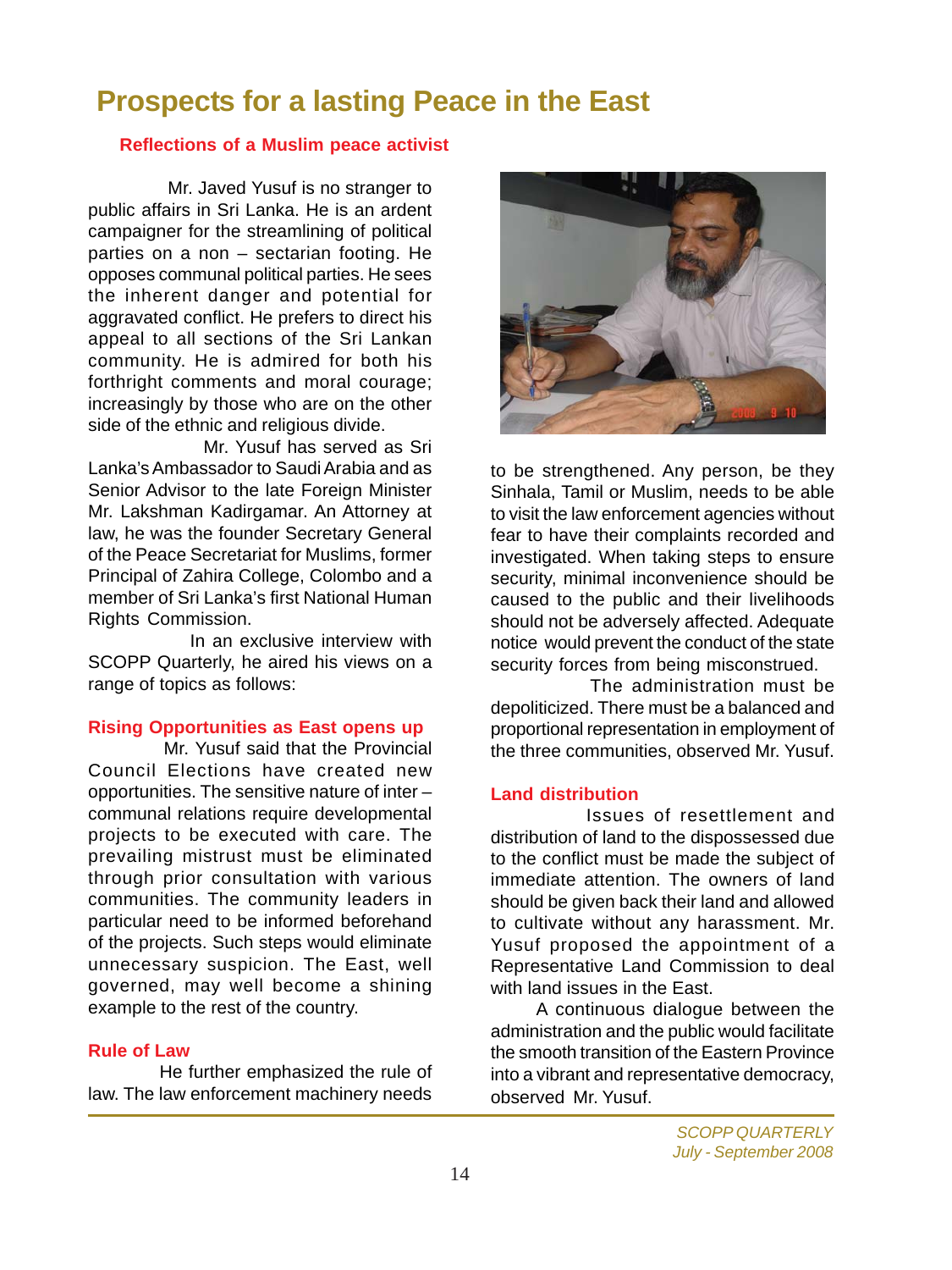# **'Welfare of IDPs is a foremost consideration in Government plans to liberate the North' - Brig. Udaya Nanayakkara**

 "Innocent civilians are placed in a very vulnerable position with the rapid escalation of battles. They are forced to pay a heavy price both physically and psychologically despite not being a direct party to the conflict. The numbers of Internally Displaced People (IDPs) are increasing. They have no place to go to. Only a handful of them have even some one known to turn to. Not withstanding the mammoth nature of the task in receiving and finding accommodation for these IDPs, we are confident that we will be able to tackle the problem without great difficulty", said Brigadier Udaya Nanayakkara, the Military Spokesman, in an interview with SCOPP Quarterly.

Speaking further, Brig. Nanayakkara said that there has been an increase in the number of IDPs after the Security Forces dropped leaflets from aircraft appealing to the civilians to flee to the Government held areas. Civilians from Kilinochchi and adjacent areas sail to Mannar in the night, having embarked from a point in the North West coast. On arrival in Mannar, the IDPs are

required to first register with the Security Forces and with a representative from the respective GA's office and ICRC. The main purpose in this endeavour is to ascertain their true identity.

### **Safe Corridor**

In the last few weeks the Government took steps to demarcate a 'safe corridor' for civilians fleeing areas of heavy fighting. Brig. Nanayakkara claimed that civilians were advised to take the route east of the A9 going south towards Vavuniya, which will now function as a relief hub to accommodate the civilians.



The IDPs are then taken to nominated IDP welfare camps. Currently there is one IDP camp in Mannar, one in the Pariharikandal area and three more in Vavuniya, in Manik Farm, Irattaperiyakulan and Karuwalaperiyakulan.



#### **IDP camps**

Explaining the day to day schedule in the IDP camps he said that the basic requirements like food and education are facilitated by the respective GA's. while round the clock protection is provided by the Police and Army. Commenting on the freedom of movement in the IDP camps, he pointed out that the people were allowed to seek employment outside the camp according to their preference. The school going children are also enrolled in the schools as deemed appropriate.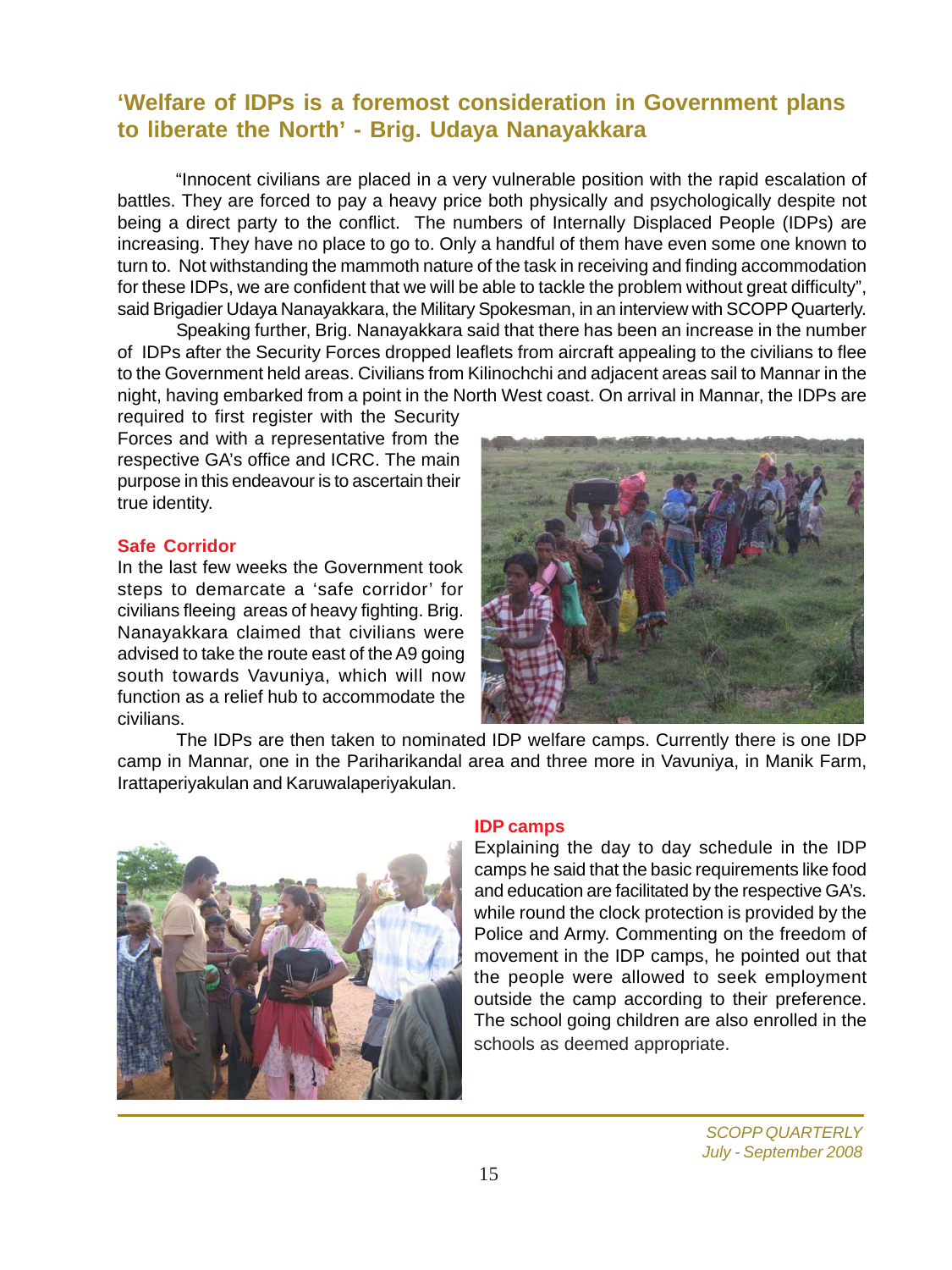**Extending Government services and supplies to fellow citizens in uncleared areas**

### **An interview with the Government Agent of Kilinochchi**



The Government of Sri Lanka is committed

to the well being and protection of the people of the country irrespective of their ethnic and religious backgrounds, and their place of residence, ie whether they were in 'cleared' or 'uncleared' areas. Though the LTTE had controlled chunks of territory in the Wanni, now rapidly shrinking in size, which were referred to as 'uncleared' areas, the Government had continued to provide food, medicine, education and public health services to people living there, and had run a civil administration which entailed the payment of salaries to public servants (and pensions to the retired), whilst facilitating and monitoring their work.

Mr. Nagalingam Vethanayahan, Government Agent of Kilinochchi, is along with his counterpart in Mullaitivu the most important of such public servants. Despite the danger and vulnerability of occupying the 'hottest seat' in a conflict affected zone, he has continued courageously to make every effort to ensure the delivery of essential supplies and services to his people, including those virtually entrapped by the LTTE in danger areas and not permitted to leave them.

Currently his biggest challenge is the provision of food and shelter to the internally displaced streaming into Kilinochchi from surrounding areas. "We have many people coming to us from the previously uncleared areas in the north of Mannar and from parts of Mullativu as well, and we must respond to their requirements for food and shelter," which he said was being accomplished with the assistance of the UNHCR. He added that the IDPs are currently living in schools. This situation cannot continue for long. Therefore with the assistance of UN agencies and INGOs he has made arrangements for temporary shelters to be constructed to house the displaced people as schools would need to be vacated shortly so that children could resume their studies in the 3<sup>rd</sup> term.

Mr. Vethanayahan is also faced with another acute problem, ie scarcity of senior officers. There were few Additional GAs, SLAS officers or technical officers to provide assistance. In the circumstances he is forced to juggle with the time and resources of only 3 Additional GAs to meet the needs of the IDPs.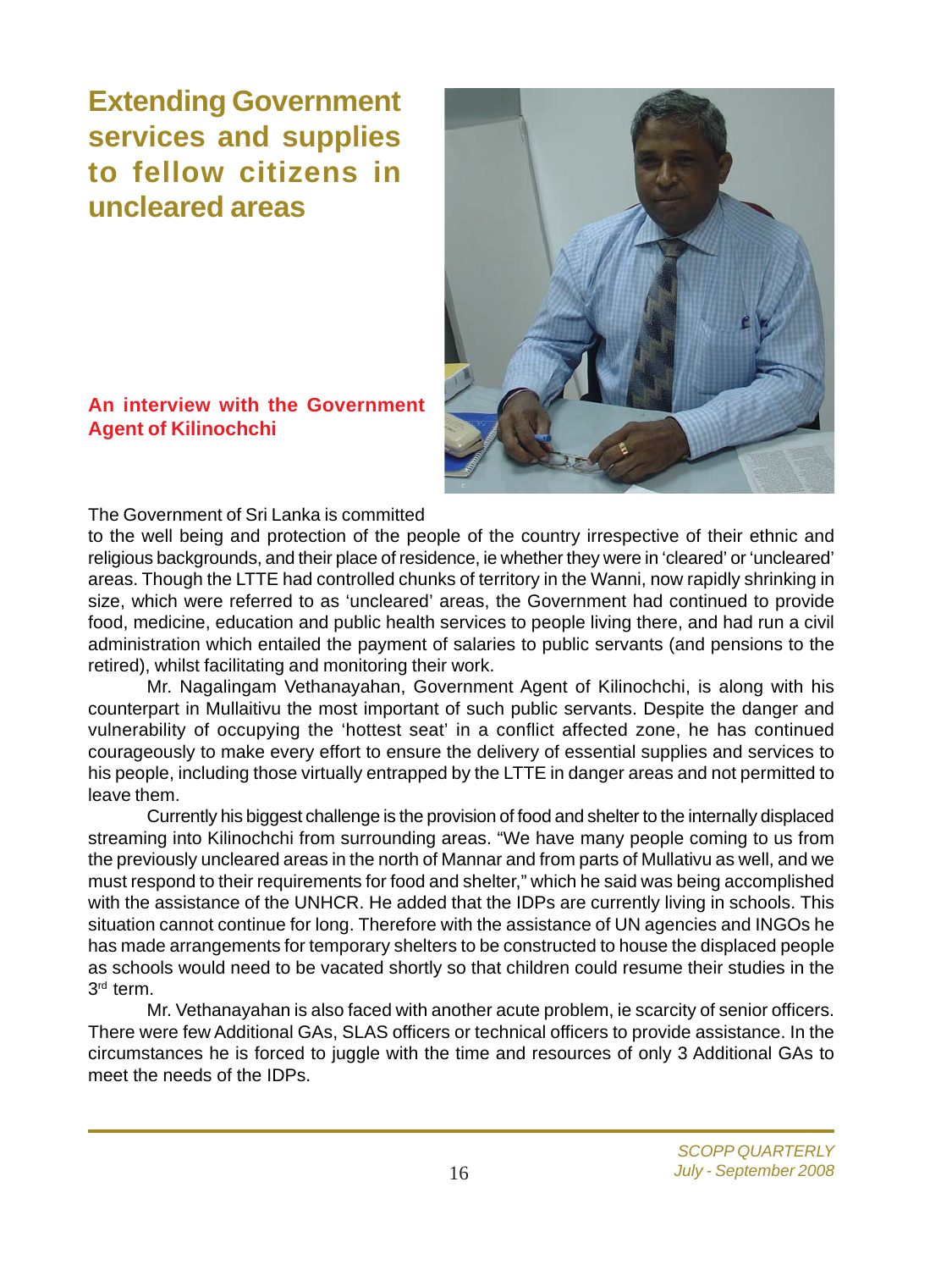Despite all these difficulties, Mr. Vethanayahan has been able to sort out many problems affecting the public with the assistance of the Jaffna and Vavuniya Commanding Officers and the GAs in Mannar, Vavuniya and Trincomalee.

Mr. Vethanayahan has an interesting academic and work related background. He had his early education at Thellipalai Mahajana College and then obtained his BSc in Bio Science from the University of Jaffna in 1985. After a stint of teaching at the University, he entered the public service as Assistant Government Agent for Delft Island in the



Jaffna district after successful completing the SLAS competitive examination in 1990. His present tenure as GA in Kilinochchi began in May 2007. However he had valuable work experience from the past, having served in AGA divisions and as Acting Divisional Secretary in Sandilipay up to 2002, and then as Additional GA of Kilinochchi district from 2003.

He is thus no stranger to Kilinochchi district, and his motivation to remain stems from a sense of affinity. Recalling the untroubled times in this District, he says "It was very peaceful and pleasant than, and I never expected a war like situation to arise, as prevails now." He adds that he wants to assist Government programmes to raise the living conditions of civilians who have fallen into dire straits due to collapse or stagnation of their means of earning a living. He has identified three main development areas, housing construction and reconstruction of the internal road network and of the irrigation channels which will enable them to resume agricultural activities.

Mr. Vethanayahan has initiated many micro projects related to agriculture and fishing which constitute the main sources of livelihood of people in Kilinochchi. He recalls how he



managed to run several resettlement camps from Jaffna to Chavakachcheri and how he established several housing schemes in partnership with institutions such as the National Engineering Research and Development (NERD), resulting in the construction of about 1500 houses. Sadly, this rebuilding effort has now come to a standstill in the wake of renewed fighting. With the fighting escalating each day, his tasks and challenges will increase, but he is sure of the dawning of a lasting peace in

which he can continue his services to a happy and prosperous population.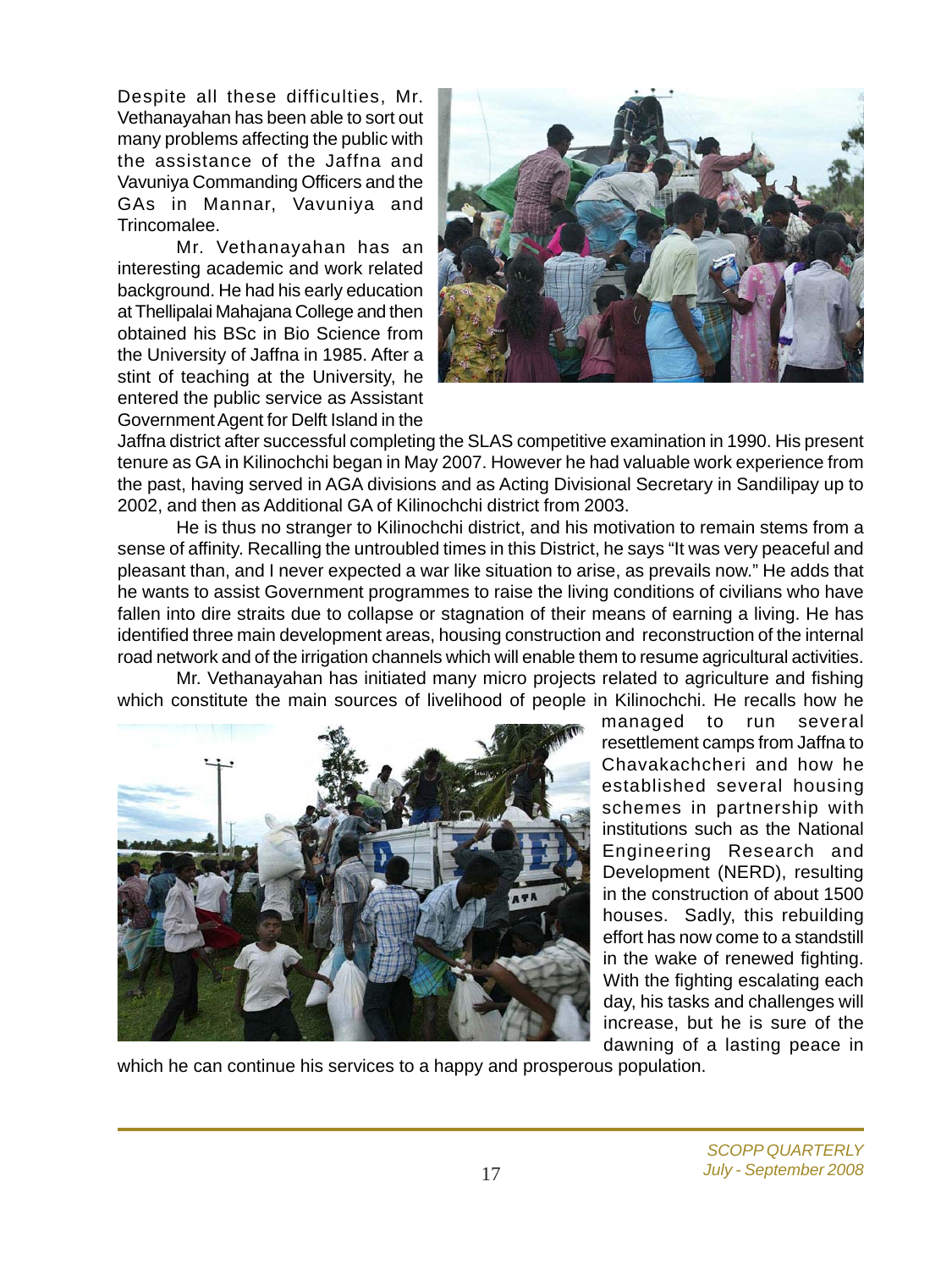

*Sri Lankan delegation meeting the Heads of the International Organization for Migration*

# **"Sri Lanka will look after its own, to the best of our ability"- Peace Chief**

## **Statement of Prof. Rajiva Wijesinha, Secretary to the Ministry of Disaster Management and Human Rights, responding on behalf of Sri Lanka in the General Debate on 'Human Rights situations that require the Council's attention'.**

Sri Lanka is deeply touched by the concern expressed by countries of the European Union for the human rights situation in some countries in Asia and Africa. We hope that, with advances in globalization, such concern will soon be universal. As others here have pointed out, the moral stature this Council should command requires consistency. Though we know this is not easy, we hope all of us will strive to achieve it in time.

Sri Lanka also appreciates understanding of the fact that "internal conflict is a breeding ground for violations of human rights". A more illuminating description might have been that terrorism breeds such violations, as indeed has been graphically illustrated in so many theatres recently. In this regard, it should be noted that internal conflict is less corrosive when democratic governments are mindful of the rights of their own citizens, on whose approval their mandates rest. Elsewhere, where there is no such sense of responsibility, and where "Othering" occurs, violations as we have seen can be worse.

The same thing applies with regard to the work of humanitarian organizations. Much is made of the fact that Sri Lanka had to impose restrictions on international organizations for their own safety. Indeed, the pomposity of the pronouncements regarding the international community, can sometimes be painful. However, just yesterday, when the government guaranteed safe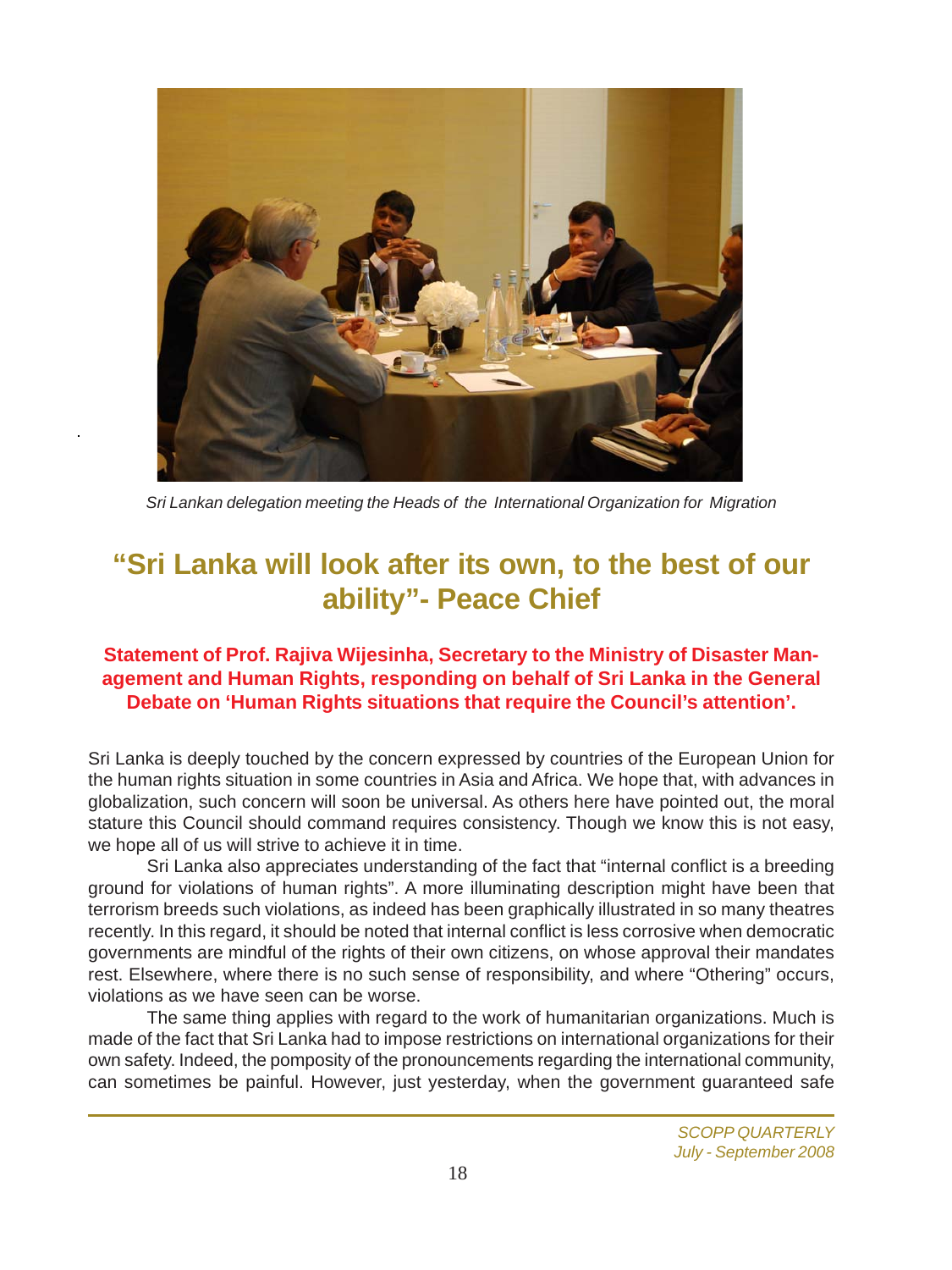passage to NGOs to proceed to Kilinochchi, where the LTTE had its headquarters, they would not take the risk, claiming – and I quote – 'In these kind (sic) of situations the humanitarian agencies tend to err on the side of caution'. It will not surprise our friends in this august assembly that representatives of national NGOs did proceed, and of course, kept safe. The ICRC, we should note, has been asked to continue in place, and does so dutifully.

In short, Mr. President, Sri Lanka will look after its own, to the best of our ability, and with the assistance of our friends who care about our people, including the dedicated workers of several UN agencies. Given the caution of the international NGOs, even when the government was able to offer safe passage, it is clear that the best assistance the international community can offer is to persuade the LTTE to let our people go, to the safety of government controlled areas from where - as UNHCR testified with regard to the Eastern Province last year - we can ensure return and restitution as soon as possible.

Whilst most countries spoke with circumspection, and as conspicuously in the case of Japan with productive understanding, we regret the assertion of Ireland that the peace process has terminated. We have explained to the Irish Foreign Ministry in Dublin that the peace process continues, and that terrorism should not be rewarded by being treated as the sole arbiters of peace when other democratically pluralistic Tamils are keen on negotiations and a political solution.

With regard to the aspersions cast on Sri Lanka by others, Mr. President, I have responded elsewhere. Here let me reiterate that it would help the work of this Council if those who spoke here in the spirit of finger pointing were required to register the sources of the funding they enjoy that facilitates and explains their performances. I am not talking of Amnesty International which, with a few aberrations, tries to fulfill its original ideals. But transparency in the case of more hysterical criticism of Sri Lanka would, Mr. President, soon make clear a situation that certainly



requires the Council's attention. Organizations that have not presented audited accounts for several years, where the treasurer has been dead from about the turn of the century, have every right to raise issues, but they should also make it clear from where they come, and where they are heading.

*Hon. Mahinda Samarasinghe, Minister of Disaster Management and Human Rights and Professor Rajiva Wijesinha, Secretary to the Ministry of Disaster Management and Human Rights, meeting the UN High Commissioner for Human Rights Ms. Navanethem Pillay at the Palais Wilson in Geneva.*

*SCOPP QUARTERLY July - September 2008*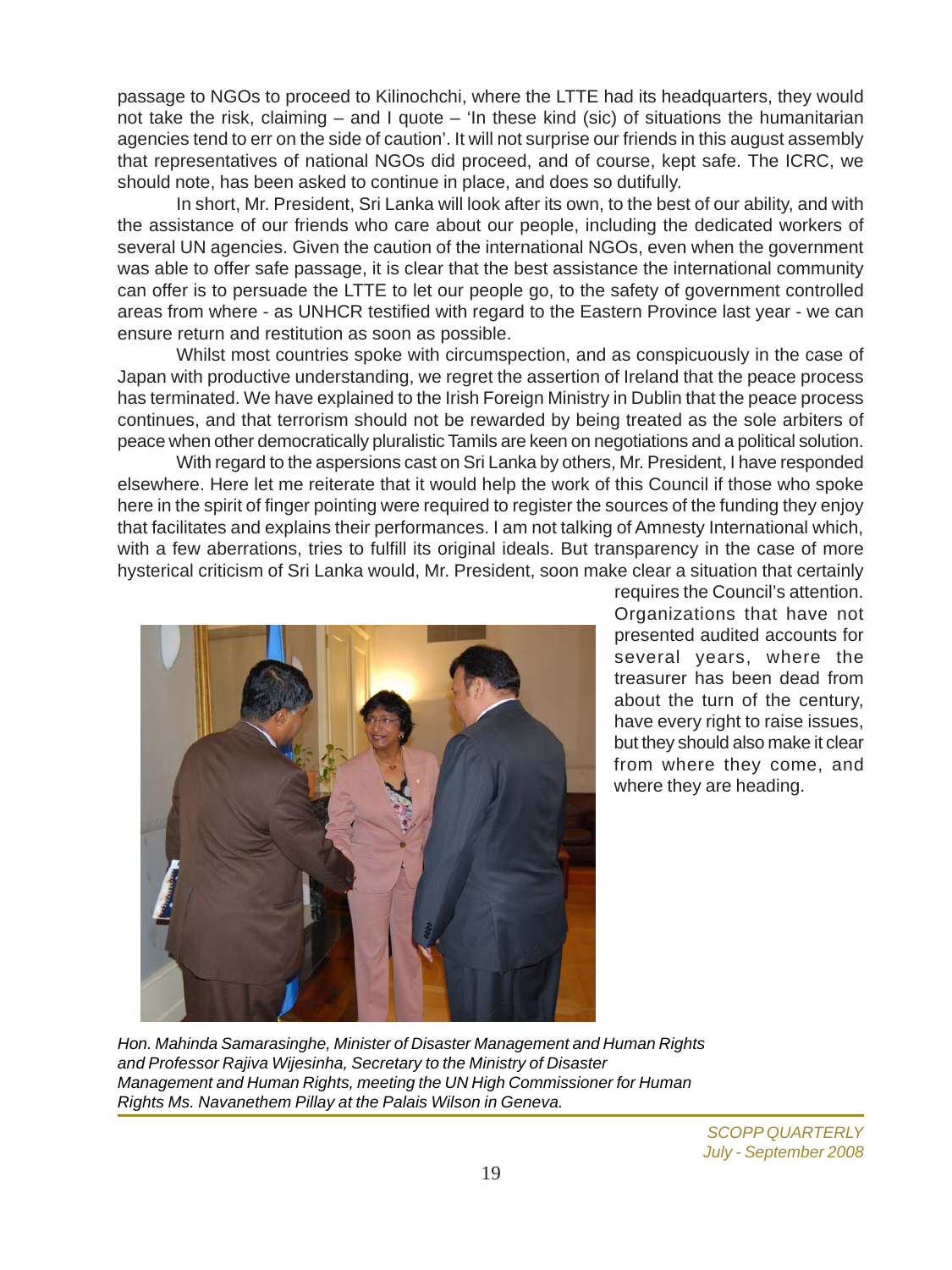

# **Lest we forget**

The events of July 1983 were a watershed in Sri Lankan history. At its simplest, there was an attack on Tamils in Colombo and elsewhere in the country, an attack that seemed to have at least some official sanction. This was evident not only from what seemed official resources to which the attackers had access, but also the reaction of the President, J R Jayewardene. In his first address to the nation, several days after the attacks started, he declared that the attacks were the reaction of 'the Sinhalese people' to the violence of Tamil terrorists. His first official response then was to introduce legislation that had the effect of driving from Parliament the elected representatives of the Tamils.

This had two predictable consequences. The first was the wider perception that the attacks had official sanction, which led to an even greater outbreak of violence on the following day, July 29<sup>th</sup>. The second was the superseding of the Tamil United Liberation Front by terrorist movements, most

notably the LTTE. And the events of July seemed to justify this, for it suggested that the Sri Lankan state was a racist oppressive state against which violence was justified.

This perception has continued, fuelled by the enormous resentment felt by many Tamils who fled the country at this time and later. Though after July 29<sup>th</sup> the government called a halt to such violence, and though this has never been repeated in the quarter century that has passed, it is understandable that many Tamils, especially those who left in 1983 or soon afterwards, see Sri Lanka through the prism of 1983. This has led to support for the concept of a separate state, as canvassed most effectively by the LTTE, and hence continuing funding of what is now one of the most ruthless terrorist organizations in the world. A collateral result of this perhaps has been total ruthlessness in dealing with other Tamil groups, for the Tiger determination to ensure a monopoly of support is fuelled by the enormous financial and political rewards of such a monopoly as far as it concerns the Tamil diaspora.

For such support to continue, they have to convey the impression that another July 1983 is always imminent. The firm manner in which, with one or two very small scale but dishonourable exceptions, successive Sri Lankan governments have dealt with anti-Tamil racism, has made this unlikely, but of course it would take only one major lapse for the case to seem cast iron. And, though successive governments recognize this, there are political forces that wish to undermine elected governments, and may therefore encourage racist violence for their own shadowy reasons.

One reason therefore to publish the book *'Lest we forget'* is to make it clear that such violence can only benefit the far more sophisticated racist violence of the Tigers. It is therefore vital, not only that governments, which tend to understand this already, but also society at large, recognizes the enormity of what happened in 1983 and ensures that it is never repeated.

Another reason is to actually clarify what happened. For it is in the interests of all proponents of extremism to suggest that the events of 1983 were not the results of the particular policies of particular elements in government at the time, but were rather the natural outburst of Sinhalese resentment against Tamils. Sinhala extremists would thus suggest that what happened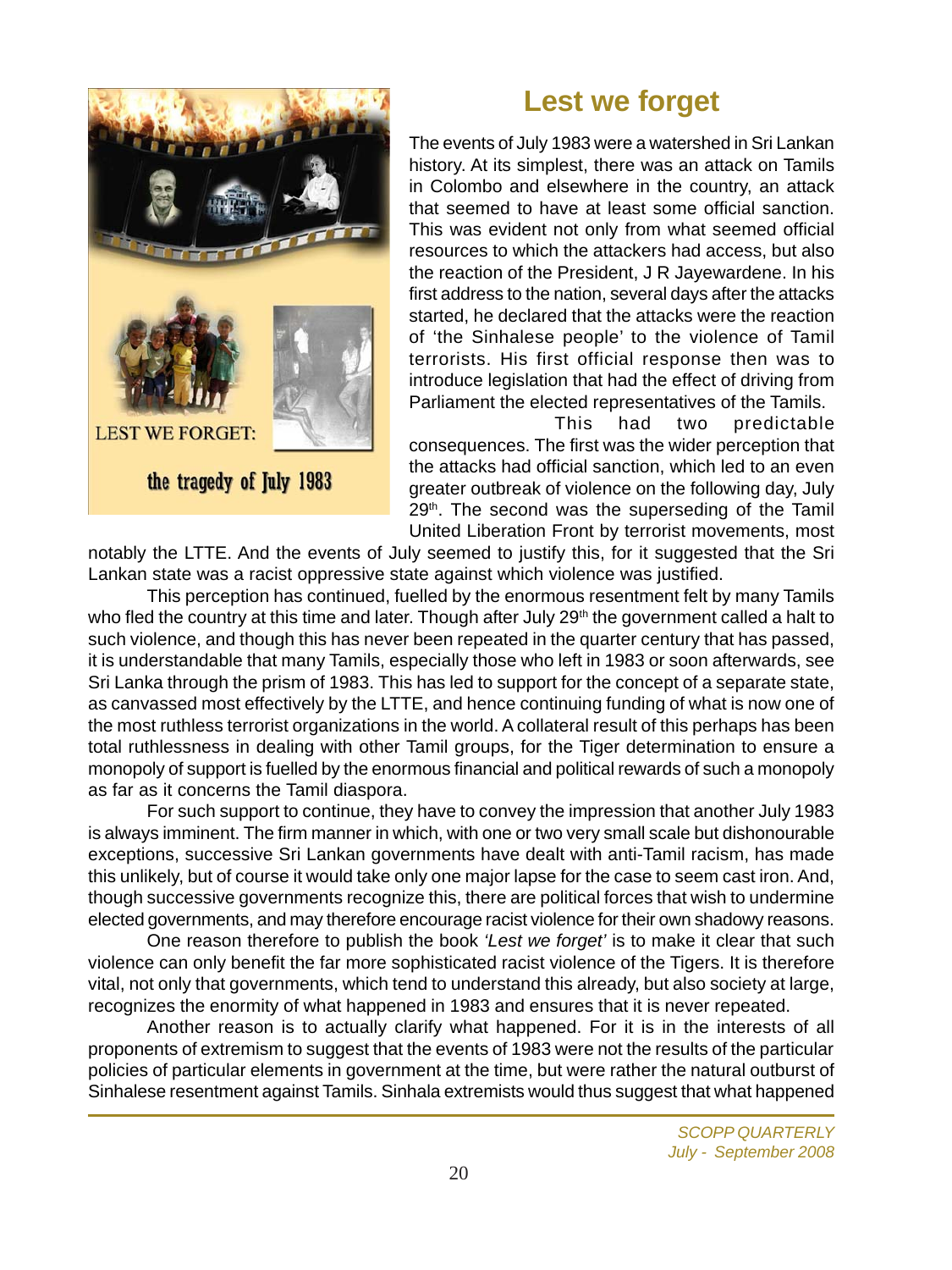was an assertion of strength against separatist violence that should be replicated. Tamil extremists, more practical in their approach, seek to declare that such violence is endemic in Sri Lanka, and that under any political dispensation this is likely to recur. This can be presented, and relentlessly has been, as a justification for separatism.

Central to both these partisan interpretations is a denial of the actual role of the government at the time. Tamil extremists claim that the Jayewardene government was typical of Sinhalese governments, ignoring the central role of Jayewardene himself in subverting earlier attempts at political compromise.

Conversely Sinhalese extremists play down the role of Jayewardene in their efforts to assert that the violence was spontaneous. They thus see his failure to quell it as due to diffidence in the face of nationalist emotion he could not comprehend. The illogicality of this argument, given the effectiveness with which he quelled the less structured violence of July  $29<sup>th</sup>$ , is not important in comparison with the purportedly patriotic point they wish to make.

Sadly, not only do these two agendas converge, but they find support in what might be termed the intrinsic support for the Jayewardene wing of the UNP of elite decision makers in Colombo. *'Lest we forget'* therefore attempts simply to clarify the record, by republishing a number of writings that addressed the issue direct, very shortly after the actual events. It begins with a section of descriptive essays that also analyse, including the detailed description of what happened in the Welikada Jail massacres, perhaps the most hideous episode in a hideous week. The relentless account of state complicity in what occurred, along with descriptions of the courage of particular officials, the prison guards who risked their own lives to save their charges, Major Sunil Pieris who promptly restored the order that others in the security forces had subverted, is perhaps the best proof that the situation was as I have described it above.

The next section contains poetry that deals with the events, and with attitudes that contributed to them. This is followed by fiction that addresses both the situation itself and also the political background. 'The lost one' I should note won the Deutschewelle short story competition for all South Asia.

The final section deals with relevant points of view, beginning with Cyril Mathew's equa-

tion of all Tamils with terrorists, which formed his defence to criticism of his part in the attacks on Tamils in Jaffna in 1981, the precursor – during which the Jaffna Public Library was burnt down - to the events of 1983. In part because of the emotions roused by Mathew's style of defence, which involved a Motion in Parliament of No Confidence in the Leader of the Opposition, Appapillai Amirthalingam, there were attacks on Tamils in the south of the country in that year too, but because Colombo was exempt, decision makers in society were not aware of the enormity of what was brewing. Following a report of the response of Ranil Wickremesinghe to the riots, exemplifying the Mathew approach to economic analysis, I include an appeal by Bishop Lakshman Wickremesinghe, the first Sinhalese leader to visit Jaffna after the events. The section concludes with my impressions of that period, culminating in his death.

It is with regret then for the wasted years that followed that this book is dedicated to the memory of those who died in



that awful period; and of Lakshman Wickremasinghe, Bishop and Chairman of the Civil Rights Movemement in Sri Lanka.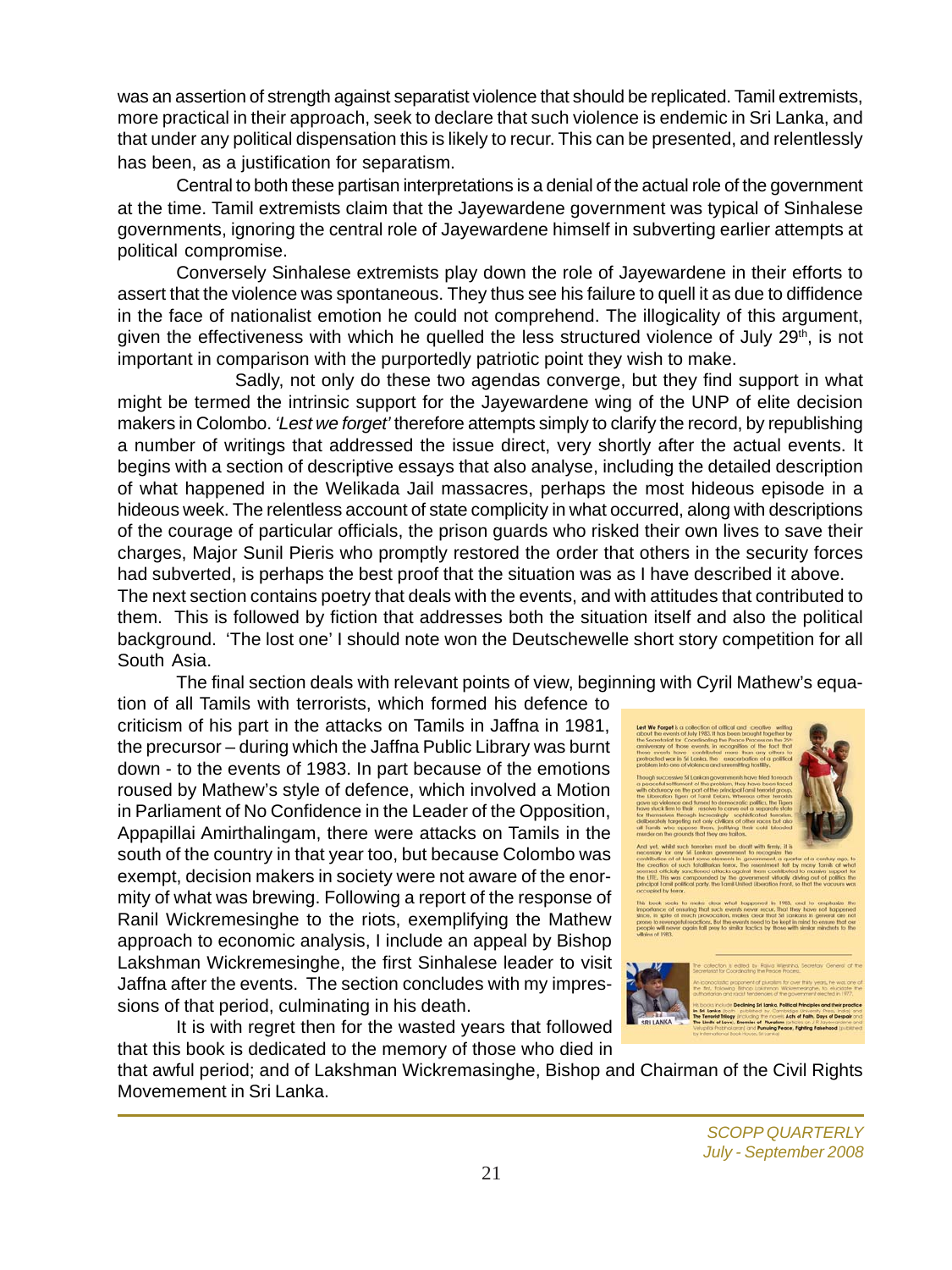

# **The Fruits of Anguish**

**A meditation on the anniversary of the deaths of Lakshman Kadirgamar and Kethesh Loganathan**

If July 1983 is remembered as the darkest episode in recent Sri Lankan history, August 12th should be seen as the saddest day in terms of the deaths of individuals. On August 12th 2005 Lakshman Kadirgamar, Foreign Minister and potential Prime Minister, was killed by the LTTE. He had, since his entry into Sri Lankan politics, managed to reverse the dark image of Sri Lanka that July 1983 had created. He also did much to correct the image of the LTTE as the sole representatives of oppressed Tamils that they had

developed after their resistance to the Indian Peace Keeping Force. That the IPKF had been dragooned by LTTE intransigence into a war no one else wanted was forgotten, in the brilliant propaganda the LTTE has engaged in from the time the Indian army marched against them. Faced with an individual who could put a case better, who understood Indian imperatives whilst being unequivocally Sri Lankan in mind and heart, the LTTE eliminated him.

One year after Mr Kadirgamar was killed, the LTTE also got rid of Kethesh Loganathan, former Tamil militant, by then Deputy Secretary General of the Peace Secretariat. He had been one of those who re-entered democratic politics with the Indo-Lankan Accord of 1987 and, unlike some others who subsequently went over to the Tigers, through conviction or despair as their comrades were eliminated by them, he remained opposed to the LTTE. Thus he was disillusioned with the Centre for Policy Alternatives, which he had served faithfully from its inception practically, when it seemed that that once distinguished institution had gone down the slippery slope of appeasement following the 2002 Ceasefire. He therefore went, astonishingly it seemed for those who had followed his early career, but understandably given his always coherent political outlook, his concern with the deprived, into the service of the current government. As Deputy at the Secretariat, he was responsible for some of the most profound critiques of Tiger pretensions written, when he demolished their claims to being the sole representatives of the Tamil people. His reward for that was death.

Significantly, August 12th had many years previously seen another example of Tiger intolerance, of their determination to eliminate alternatives, to strengthen the monolith. This was their murder of Muslims in Eravur, the signal that what had originally begun as a struggle to win dignity for Tamil speaking citizens had turned into an assertion of the absolute will of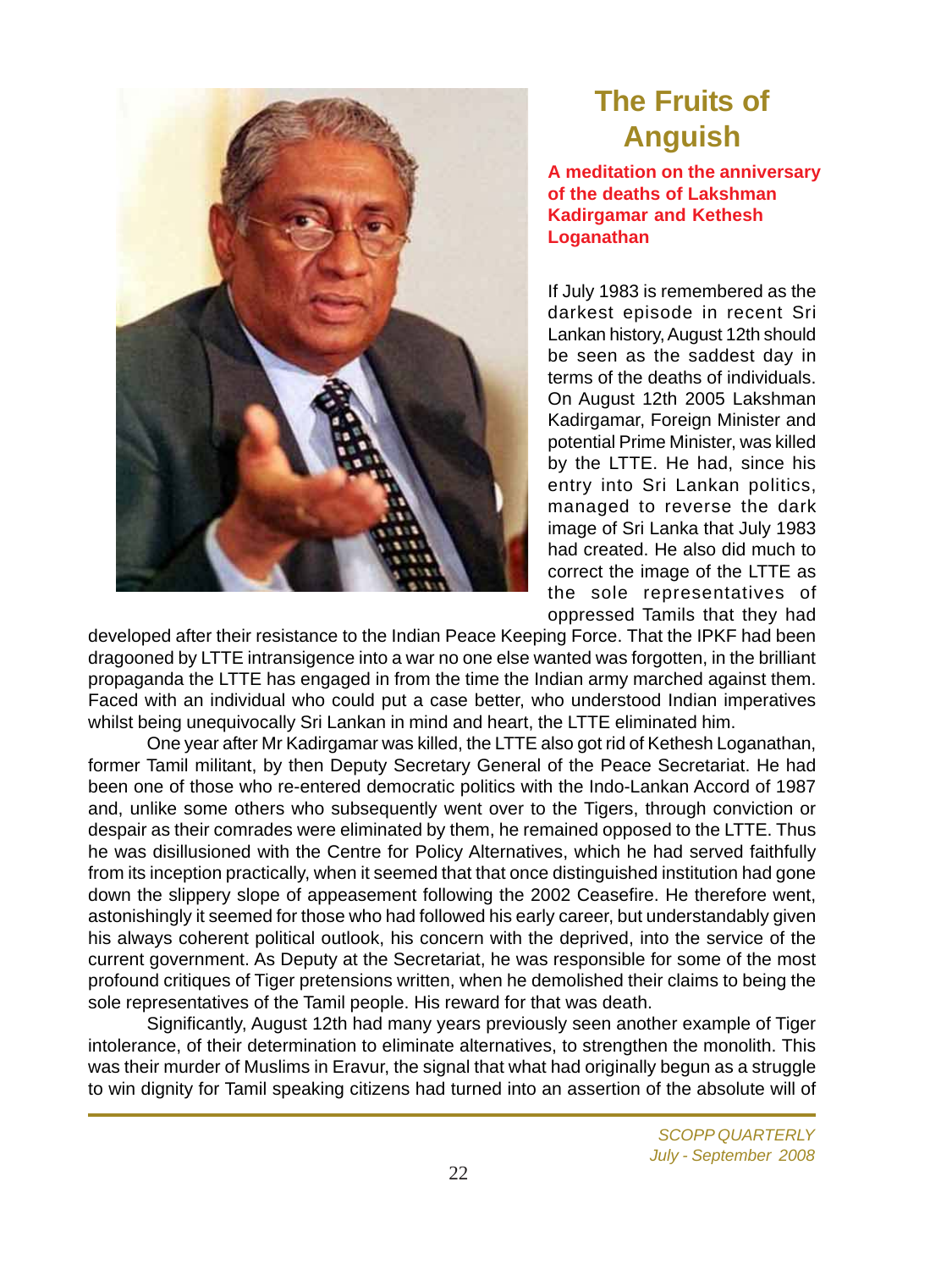particular Tamils. The incident is engraved on my mind, for when I visited the East soon afterwards, my Muslim students insisted on taking me to the site of the massacre. My sympathy was compounded by the fact that their state of mind was similar to that of the Tamil students I had taught at Jaffna University in 1981, who had insisted on taking me to the burnt out shell of the Jaffna Public Library.

So much anguish. Anguish that so easily turns into an instrument to create further anguish. It was difficult for me to understand, having been a member of a privileged elite from birth. Even when I was a member of a minority, at university, it was in a context that celebrated individuality and diversity, so that one had no worries at all about being different, indeed pushing that envelope to its limits. But after 1981 I began to try to understand more about the diffidence of the underdog, to assess the writings of Forster and Paul Scott in those terms, in their depiction of the Indian at bay in the context of British domination. And I began to understand the need to compensate for that sense of deprivation, the obligation on the powerful to ensure the dignity of the individuals with whom they dealt.

All this came home to me with a vengeance, thinking as I was about Kethesh, struck by the remembrance of Eravur that had also appeared in the press, when I saw the interview given by the Indian National Security Advisor M K Narayanan in which he referred to the 'sullenness in the Tamil man', the fact that it was necessary to 'give Tamils a feeling they have a right to their own destiny'. His point is unquestionable that, for those who have suffered, it is vital that they do not feel deprived of their self worth.

Sadly, for reasons that have to do also with Indian interventions in the past, the training of the Tigers and then more crucially the martyrdom the Tigers took upon themselves in resisting the IPKF, the self worth of Sri Lankan Tamils was tied up with the Tigers. More sadly, though India soon enough learned its lesson, successive Sri Lankan governments continued to subscribe to the vision of themselves the Tigers had set up. Even though in time they too realized their mistake, they did nothing to change the framework.

This government has succeeded in doing that, but it has to do more if it is to remove the tie between Tamil dignity and the Tigers. It must work towards ensuring that other Tamil politicians, the democratic pluralists who have shown such courage in recent months, are able to embody Tamil aspirations.

Not only in memory of Lakshman Kadirgamar and Kethesh Loganathan, not only for the sake of the Muslims who suffered earlier in the cycle of violence that started with state brutality in the eighties, but also for the sake of the Sri Lankan polity, we need to ensure greater empowerment now for those who have been deprived of it in the past. Such empowerment is not only a matter of political structures, it must involve greater emphasis on language rights, on fairer employment policies, on social structures that emphasize commonalities rather than differences. It must also look at the deprived amongst the majority, though recognizing that they have not suffered from the communal belittling, whatever their other problems, that the minorities have endured.

 If we remain aware of all this, of the need to compensate and empower, we can benefit from this unique opportunity to serve all our people well. If we fail now, we will deserve the endless anguish that will be inflicted upon us all in turn.



*SCOPP QUARTERLY July - September 2008*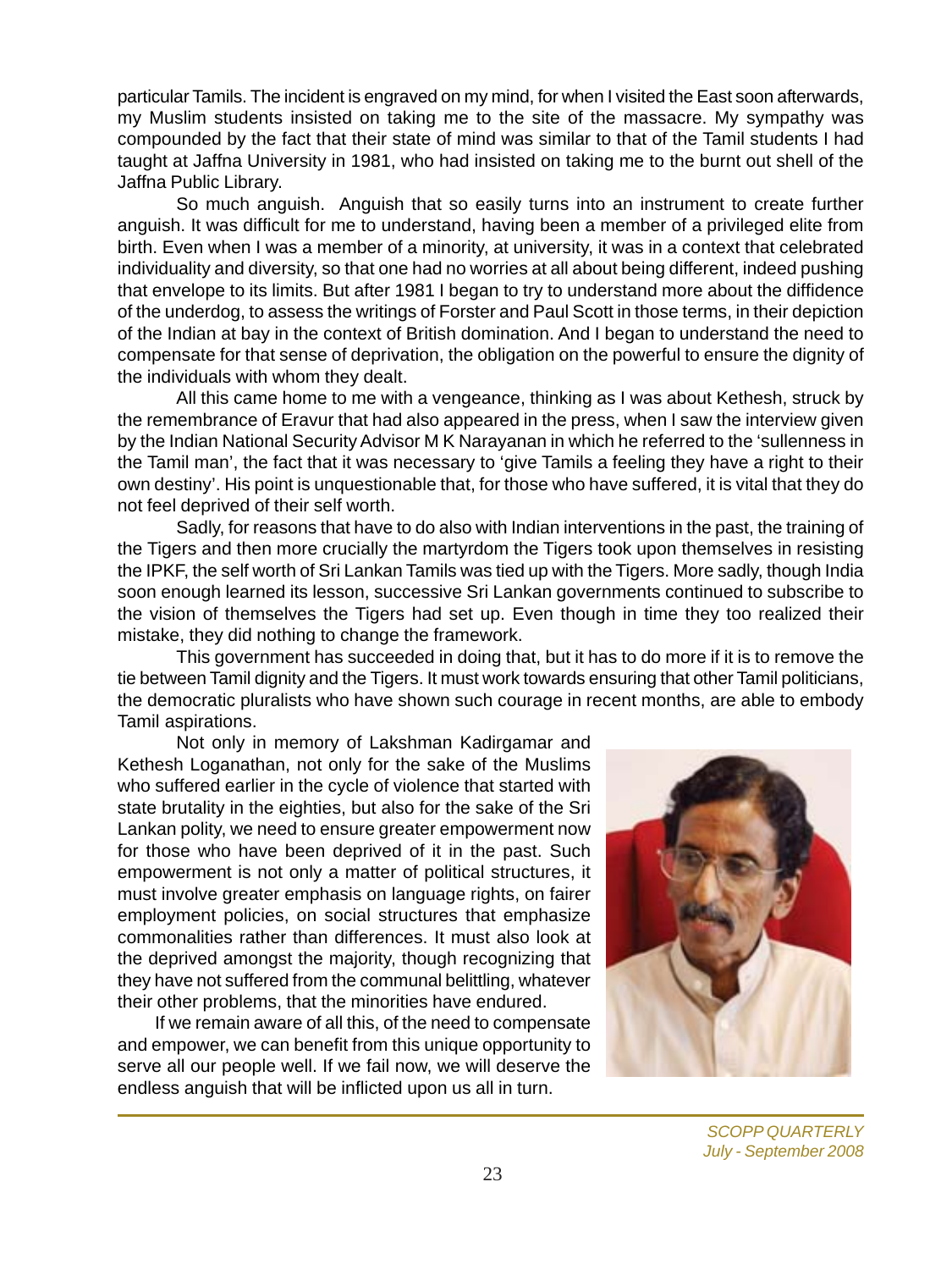# **The Secretariat for Coordinating the Peace Process (SCOPP)**

Born out of a need to institutionalize the Peace Process, the Secretariat for Coordinating the Peace Process (SCOPP) was established on 06 February 2002. The Secretariat was headed by **Bernard Goonetilleke (2002-2004), Jayantha Dhanapala (2004-2005), Dr John Gooneratne (Acting Secretary General) (2005-2006) and Dr Palitha Kohona (2006-2007). Prof Rajiva Wijesinha** is the current Secretary General of SCOPP.

SCOPP is primarily a coordinating and facilitating body of the Peace Process. It is the main instrument of the Government to consolidate and strengthen the Peace Process. SCOPP engages in extensive consultations with all stakeholders involved in the Peace Process including the public and private sectors, civil society, donor community and line agencies on a regular basis and is presently under the purview of H E the President.

### **Vision:**

To act as the cutting edge of the Government of Sri Lanka to consolidate and strengthen the peace process on behalf of all Sri Lankan citizens, whilst promoting a negotiated settlement to the current conflict

### **Mission:**

To develop confidence in the peace process and its potential benefits for all Sri Lankan citizens.

### **Strategy**

1. To act as a resource centre for the government of Sri Lanka and its representatives in any negotiations.

2. To liaise with facilitators and potential facilitators of the peace process so as to

a) ensure synergy by bringing together all possible stakeholders and developing awareness of the wider benefits of cooperation and mutual understanding

b) promote activities that develop a sense of ownership, responsibility and commitment amongst all Sri Lankan citizens with regard to the peace process and related reforms while promoting constitutional changes

c) ensure commitment, in particular through its own practices, to truth and objectivity in reporting events and responses to them , and minimize distortion and innuendo that will weaken confidence in the peace process

d) remove barriers to economic activity and social intercourse, whilst recognizing and respecting security constraints due to continuing terrorist activity, facilitate training and education as well as investment

e) drive livelihood development activities, and in particular for lDPs, with relevant stakeholders so that adequate income generation alternatives are provided to the people in the East and **North** 

f) initiate programmes that would contribute to greater understanding of mutual needs and. promote strategies to satisfy these

g) ensure transparency in its relations with stakeholders and encourage all of them to work to similar standards

h) enhance understanding of other peace processes and assess their relevance to the Sri Lankan situation